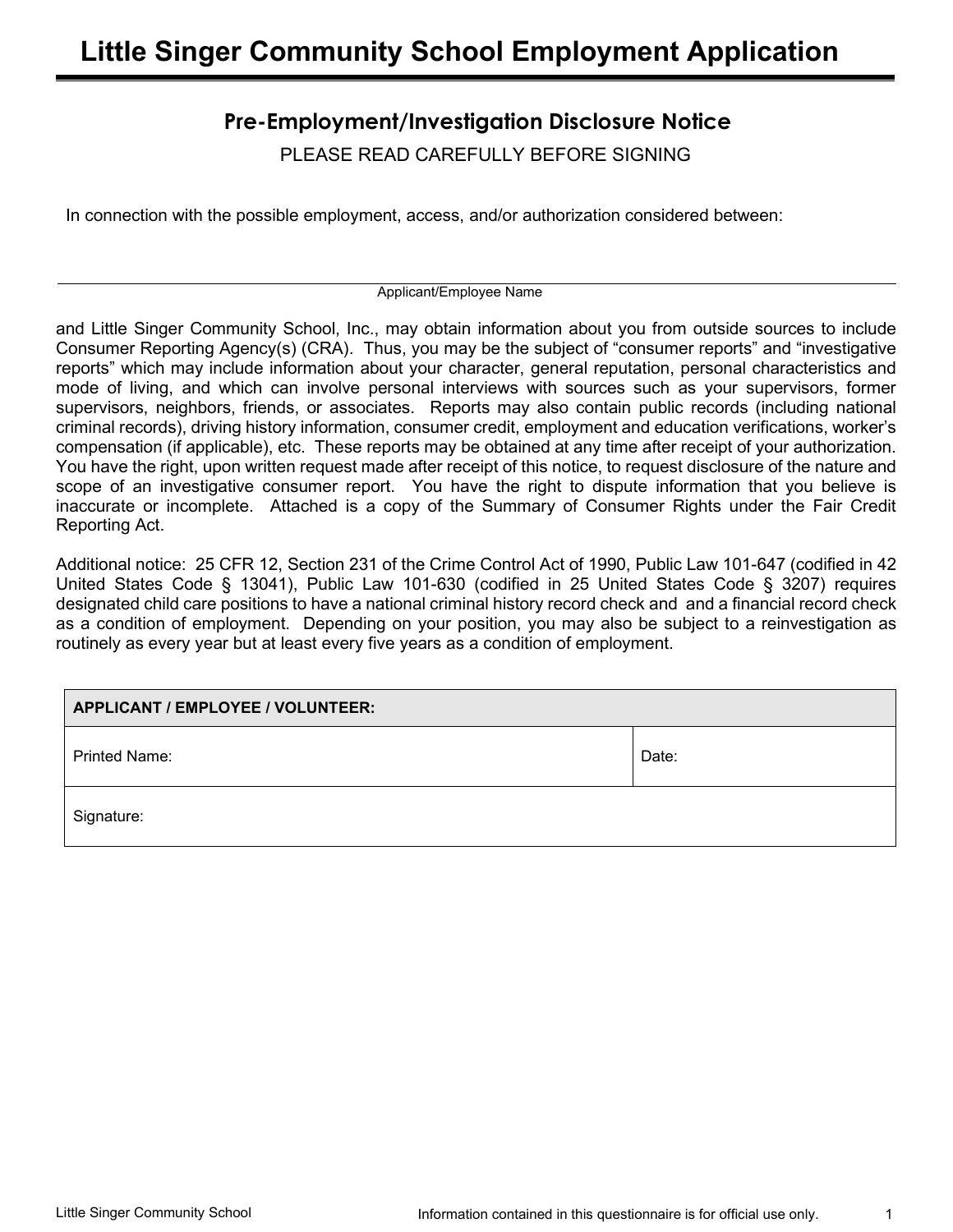## Application Questionnaire for Designated Certified/Non-Certified Positions

### **Instructions for Completing This Form**

1. Follow the instructions provided to you by the office that gave you this form and any other clarifying instructions provided by that office to assist you with completion of this form. You must sign and date, in ink, the original and each copy you submit. You should retain a copy of the completed form(s) for your records.

2. All questions on this form must be answered. If no response is necessary or applicable, indicate this on the form with an N/A.

3. You may use abbreviations. Do not use acronyms that are not identified elsewhere on the form.

4. The 5-digit postal Zip Codes are required to process your investigation more rapidly. Refer to an automated system approved by the U.S. Postal Service to assist you with Zip Codes.

5. For telephone numbers in the U.S., ensure that the area code is included.

6. All dates provided in this form must be in Month/Day/Year or Month/Year format. Use number (01 – 12) to indicate months. For example, June 29, 1997, should be written as 06/29/1997. If you are unable to report an exact date, approximate or estimate the date to the best of your ability, and indicate "EST" in the field.

### **Penalties for Inaccurate or False Statements**

The U.S. Criminal Code (title 18, section 1001) provides that knowingly falsifying or concealing a material fact is a felony which may result in fines and/or up to five (5) years imprisonment, and the Little Singer Community School, Inc., personnel policies regarding knowingly falsifying official documents submitted to the school as part of employment. In addition, hiring agencies generally fire, do not grant credentials, or disqualify individuals who have materially and deliberately falsified these forms, and this remains a part of the permanent record for future placements. Your prospects of placement are better if you answer all questions truthfully and completely. You will have adequate opportunity to explain any information you provide on this form and to make your comments part of the record.

### **Disclosure Information**

The information you provide is for the purpose of investigating you for a designated position, and the information will be protected from unauthorized disclosure. The collection, maintenance, and disclosure of the background investigative information will be protected from unauthorized disclosure in accordance with the Little Singer Community School, Inc., privacy procedures. The information you provide on this form, and information collected during an investigation, may be disclosed without your consent by an agency maintaining the information in a system of records as permitted by the Privacy Act [5 U.S.C. 552a(b)] in addition to the Little Singer Community School, Inc., privacy procedures. You will not receive prior notice of such disclosures under routine use.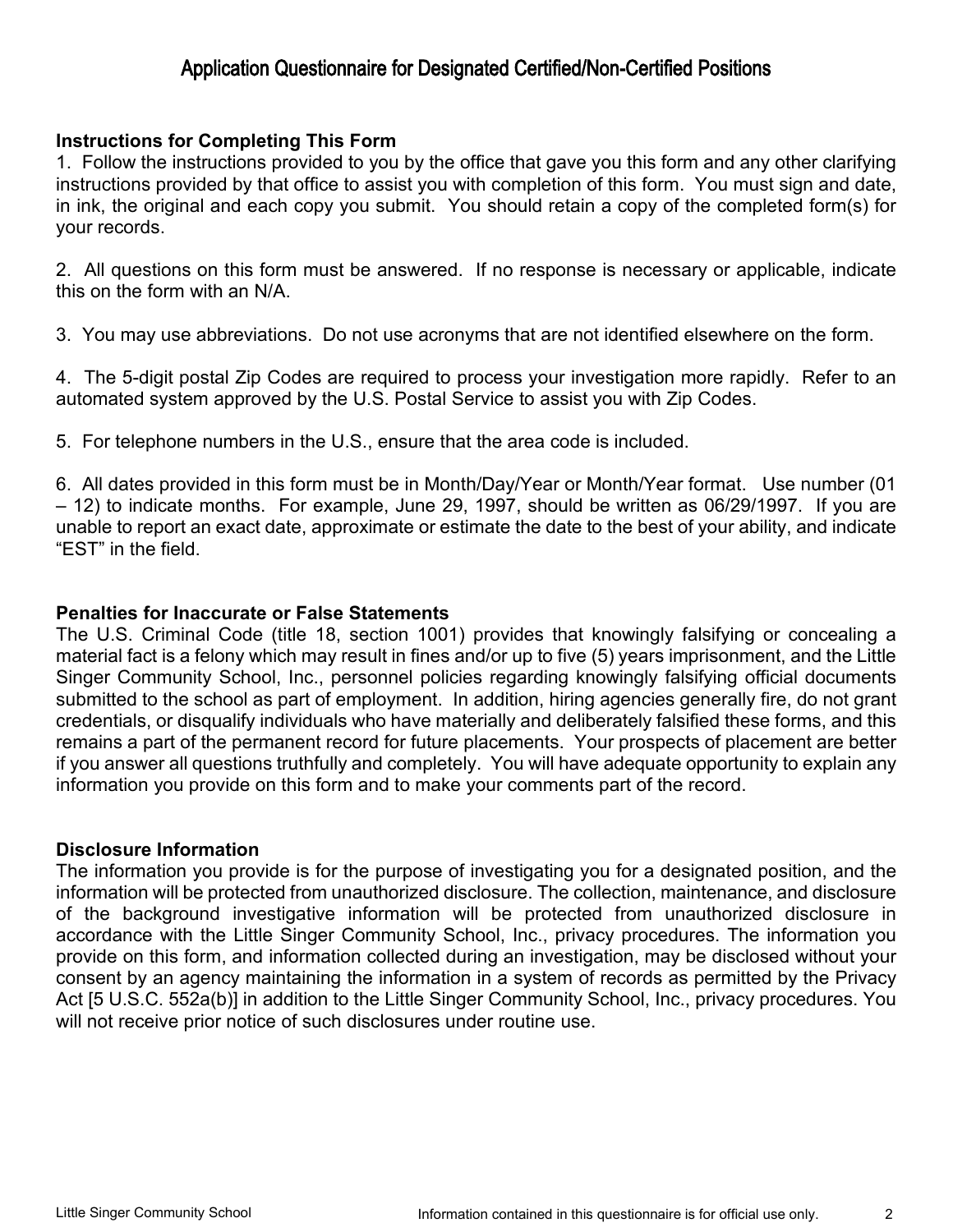## Application Questionnaire for Designated Certified/Non-Certified Positions

Persons completing this form should begin with the questions below after carefully reading the preceding instructions.

#### **I have read the preceding instructions and I understand that if I withhold, misrepresent, or falsify information on this form, I am subject to the penalties for inaccurate or false statement (identified in the instructions), denial or revocation of access, and/or removal and/or debarment from employment.** YES NO

| 1. Full Name                                                                            |        |               |                   |                              |                                            |                                                                                                                                                                                                                                                                                                                                                                                                                                                                                                                                                               |                  |  |
|-----------------------------------------------------------------------------------------|--------|---------------|-------------------|------------------------------|--------------------------------------------|---------------------------------------------------------------------------------------------------------------------------------------------------------------------------------------------------------------------------------------------------------------------------------------------------------------------------------------------------------------------------------------------------------------------------------------------------------------------------------------------------------------------------------------------------------------|------------------|--|
| Last Name                                                                               |        |               | <b>First Name</b> |                              |                                            | Middle Name                                                                                                                                                                                                                                                                                                                                                                                                                                                                                                                                                   | Jr., II, etc     |  |
|                                                                                         |        |               |                   |                              |                                            |                                                                                                                                                                                                                                                                                                                                                                                                                                                                                                                                                               |                  |  |
|                                                                                         |        |               |                   |                              |                                            | 2. Other Names Used - Maiden name, from a former marriage, alias(s), or nickname(s). If you have responded 'Yes" to having                                                                                                                                                                                                                                                                                                                                                                                                                                    |                  |  |
| used other names, provide your other name(s) used and the reason why the name changed.  |        |               |                   |                              |                                            |                                                                                                                                                                                                                                                                                                                                                                                                                                                                                                                                                               |                  |  |
| Have you used any other names?                                                          |        |               |                   |                              |                                            |                                                                                                                                                                                                                                                                                                                                                                                                                                                                                                                                                               | <b>YES</b><br>NO |  |
| Name                                                                                    |        |               |                   |                              | Provide the reason(s) why the name changed |                                                                                                                                                                                                                                                                                                                                                                                                                                                                                                                                                               |                  |  |
| Name                                                                                    |        |               |                   |                              | Provide the reason(s) why the name changed |                                                                                                                                                                                                                                                                                                                                                                                                                                                                                                                                                               |                  |  |
| 3. Date of Birth                                                                        |        |               |                   |                              |                                            | 4. Social Security Number                                                                                                                                                                                                                                                                                                                                                                                                                                                                                                                                     |                  |  |
| Month 00                                                                                | Day 00 |               | <b>Year 0000</b>  |                              |                                            |                                                                                                                                                                                                                                                                                                                                                                                                                                                                                                                                                               |                  |  |
| 5. Driver's License No.                                                                 |        |               |                   | 6. Place of Birth            |                                            |                                                                                                                                                                                                                                                                                                                                                                                                                                                                                                                                                               |                  |  |
| No.:                                                                                    |        | State Issued: | City              |                              |                                            | County                                                                                                                                                                                                                                                                                                                                                                                                                                                                                                                                                        | <b>State</b>     |  |
| identify subjects in records.                                                           |        |               |                   |                              |                                            | 7. Your Contact Information - Provide your contact information. Email addresses may be used as a contact method and to                                                                                                                                                                                                                                                                                                                                                                                                                                        |                  |  |
| Personal/Home Email Address                                                             |        |               |                   |                              | Work/Alternative Email Address             |                                                                                                                                                                                                                                                                                                                                                                                                                                                                                                                                                               |                  |  |
| Home Telephone Number                                                                   |        | Day $\Box$    |                   | Cell/Mobile Telephone Number | Day $\Box$                                 | Work/Alternative                                                                                                                                                                                                                                                                                                                                                                                                                                                                                                                                              | Day $\Box$       |  |
|                                                                                         |        | Night $\Box$  |                   |                              | Night $\Box$                               |                                                                                                                                                                                                                                                                                                                                                                                                                                                                                                                                                               | Night $\Box$     |  |
|                                                                                         |        |               |                   |                              |                                            |                                                                                                                                                                                                                                                                                                                                                                                                                                                                                                                                                               |                  |  |
| locations of less than 90 days that did not serve as your permanent or mailing address. |        |               |                   |                              |                                            | 8. Where You Have Lived – List the places where you have lived beginning with your present address and working back 5 years.<br>Residence for the entire period must be accounted for without breaks. Indicate the physical location of your residence, not a Post<br>Office box. If you split your time between one or more residences during the time period, you must list all residences. Do not list<br>residence before your 18 <sup>th</sup> birthday unless to provide a minimum of 2 years residence history. You are not required to list temporary |                  |  |
| Enter Residence Information -                                                           |        |               |                   |                              |                                            |                                                                                                                                                                                                                                                                                                                                                                                                                                                                                                                                                               |                  |  |

| EN.Y I NYYIYYIIYY IIIIYIIIIWAYYII                                                       |                      |      |                                    |                         |            |  |  |  |  |
|-----------------------------------------------------------------------------------------|----------------------|------|------------------------------------|-------------------------|------------|--|--|--|--|
| #1 - Provide dates of your present residence.                                           |                      |      |                                    |                         |            |  |  |  |  |
| $\Box$ Est.<br>From Date (Month/Year)                                                   | To Date (Month/Year) |      | Is this residence:<br>Owned by you | Rented or leased by you |            |  |  |  |  |
|                                                                                         |                      |      | $\Box$ Military housing            | $\Box$ Other            |            |  |  |  |  |
| <b>Street Address</b>                                                                   |                      | City |                                    | State                   | Zip code   |  |  |  |  |
| Is the residence within an Indian Reservation, Village, Community, Rancheria or Pueblo? |                      |      |                                    |                         | $\Box$ Yes |  |  |  |  |
| If yes, list (Include Community, State):                                                |                      |      |                                    |                         |            |  |  |  |  |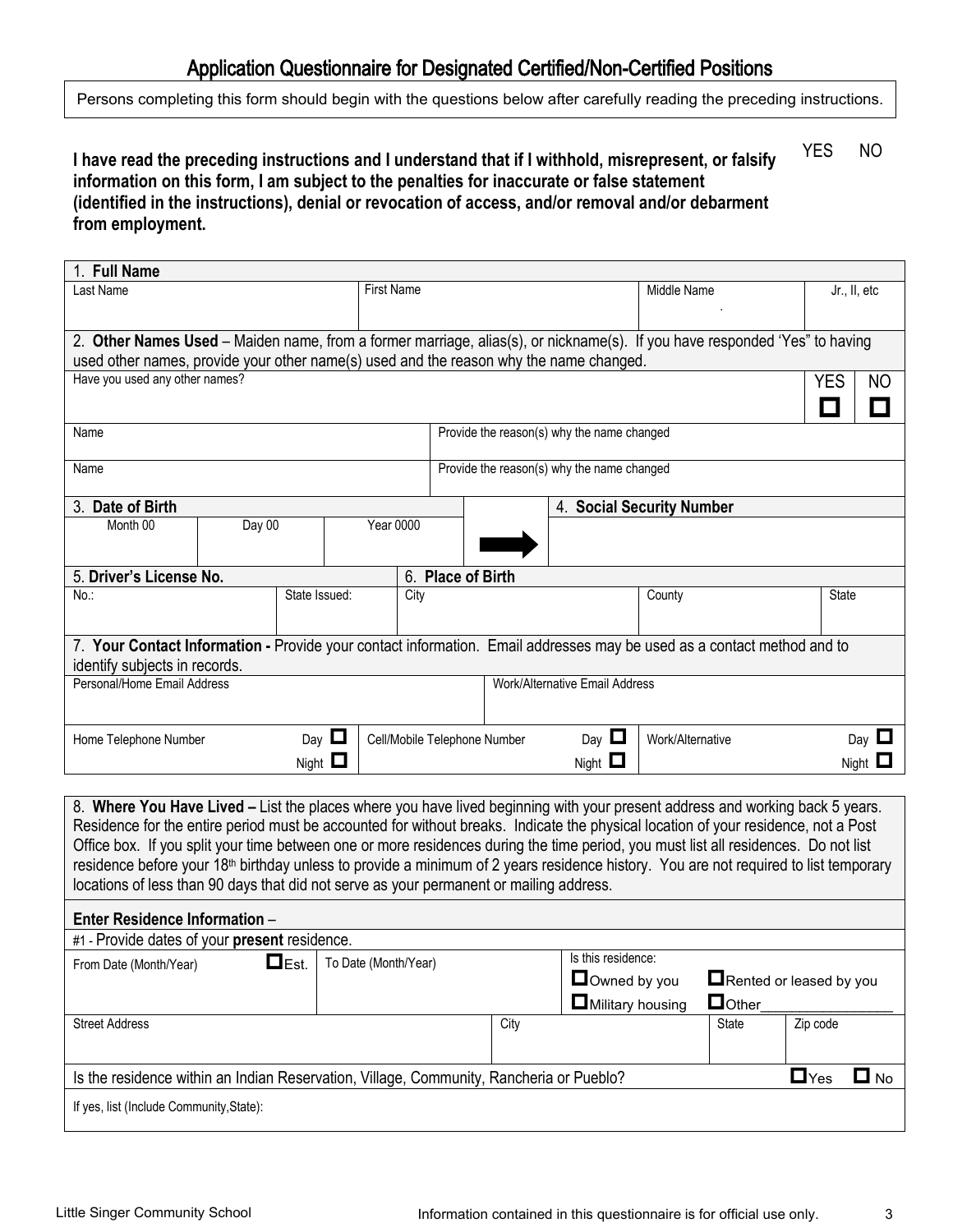| <b>Questionnaire Continuation</b> |                   |             |                          |                                 |  |  |  |  |
|-----------------------------------|-------------------|-------------|--------------------------|---------------------------------|--|--|--|--|
| Last Name                         | <b>First Name</b> | Middle Name | $\cdot$ etc.<br>Jr., II. | Last 4 - Social Security Number |  |  |  |  |
|                                   |                   |             |                          |                                 |  |  |  |  |

| <b>Where You Have Lived - Continued</b>                                                 |                      |             |                                 |                                        |                    |      |
|-----------------------------------------------------------------------------------------|----------------------|-------------|---------------------------------|----------------------------------------|--------------------|------|
| #2 - Provide dates of residence.                                                        |                      |             |                                 |                                        |                    |      |
| $\Box$ Est.<br>From Date (Month/Year)                                                   | To Date (Month/Year) | $\Box$ Est. | Is this residence:              |                                        |                    |      |
|                                                                                         |                      |             | Downed by you                   | $\blacksquare$ Rented or leased by you |                    |      |
|                                                                                         |                      |             | $\blacksquare$ Military housing | Dother                                 |                    |      |
| <b>Street Address</b>                                                                   |                      | City        |                                 | State                                  | Zip code           |      |
|                                                                                         |                      |             |                                 |                                        |                    |      |
|                                                                                         |                      |             |                                 |                                        |                    |      |
| Is the residence within an Indian Reservation, Village, Community, Rancheria or Pueblo? |                      |             |                                 |                                        | $\blacksquare$ Yes | ר ר⊑ |
| If yes, list (Include Community, State):                                                |                      |             |                                 |                                        |                    |      |
|                                                                                         |                      |             |                                 |                                        |                    |      |

| #3 - Provide dates of residence.                                                        |             |                      |             |                                 |                                |              |  |
|-----------------------------------------------------------------------------------------|-------------|----------------------|-------------|---------------------------------|--------------------------------|--------------|--|
| From Date (Month/Year)                                                                  | $\Box$ Est. | To Date (Month/Year) | $\Box$ Est. | Is this residence:              |                                |              |  |
|                                                                                         |             |                      |             | Owned by you                    | $\Box$ Rented or leased by you |              |  |
|                                                                                         |             |                      |             | $\blacksquare$ Military housing | $\Box$ Other                   |              |  |
| <b>Street Address</b>                                                                   |             |                      | City        |                                 | State                          | Zip code     |  |
|                                                                                         |             |                      |             |                                 |                                |              |  |
|                                                                                         |             |                      |             |                                 |                                |              |  |
| Is the residence within an Indian Reservation, Village, Community, Rancheria or Pueblo? |             |                      |             |                                 |                                | $\sqcup$ Yes |  |
| If yes, list (Include Community, State):                                                |             |                      |             |                                 |                                |              |  |

<u> 1980 - Andrea Santa Andrea Santa Andrea Santa Andrea Santa Andrea Santa Andrea Santa Andrea Santa Andrea San</u>

| #4 - Provide dates of residence.                                                                        |              |                      |             |                                 |                                |          |  |
|---------------------------------------------------------------------------------------------------------|--------------|----------------------|-------------|---------------------------------|--------------------------------|----------|--|
| From Date (Month/Year)                                                                                  | $\n  Est.\n$ | To Date (Month/Year) | $\Box$ Est. | Is this residence:              |                                |          |  |
|                                                                                                         |              |                      |             | Owned by you                    | $\Box$ Rented or leased by you |          |  |
|                                                                                                         |              |                      |             | $\blacksquare$ Military housing | Dother                         |          |  |
| <b>Street Address</b>                                                                                   |              |                      | City        |                                 | State                          | Zip code |  |
|                                                                                                         |              |                      |             |                                 |                                |          |  |
| Is the residence within an Indian Reservation, Village, Community, Rancheria or Pueblo?<br>$\sqcup$ Yes |              |                      |             |                                 |                                |          |  |
| If yes, list (Include Community, State):                                                                |              |                      |             |                                 |                                |          |  |

| #5 - Provide dates of residence.                                                        |             |                      |             |                                    |                                |            |       |
|-----------------------------------------------------------------------------------------|-------------|----------------------|-------------|------------------------------------|--------------------------------|------------|-------|
| From Date (Month/Year)                                                                  | $\Box$ Est. | To Date (Month/Year) | $\Box$ Est. | Is this residence:<br>Owned by you | $\Box$ Rented or leased by you |            |       |
|                                                                                         |             |                      |             | $\blacksquare$ Military housing    | $\Box$ Other                   |            |       |
| <b>Street Address</b>                                                                   |             |                      | City        |                                    | State                          | Zip code   |       |
|                                                                                         |             |                      |             |                                    |                                |            |       |
| Is the residence within an Indian Reservation, Village, Community, Rancheria or Pueblo? |             |                      |             |                                    |                                | $\Box$ Yes | ∩ ⊿ L |
| If yes, list (Include Community, State):                                                |             |                      |             |                                    |                                |            |       |

 $\overline{\phantom{0}}$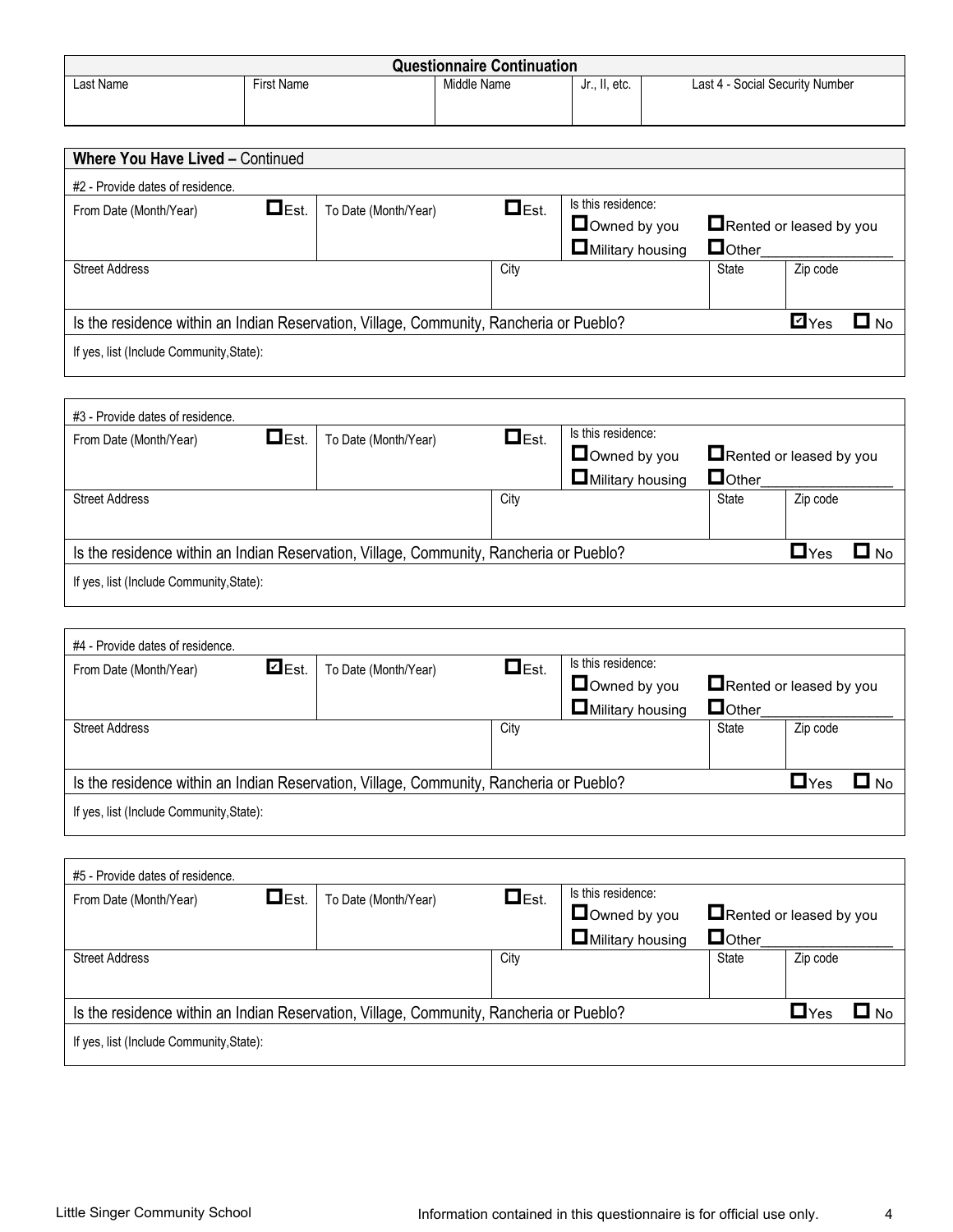|                                                                                                                             |                                                  |                                 | <b>Questionnaire Continuation</b> |                    |               |                                                                            |                     |
|-----------------------------------------------------------------------------------------------------------------------------|--------------------------------------------------|---------------------------------|-----------------------------------|--------------------|---------------|----------------------------------------------------------------------------|---------------------|
| Last Name                                                                                                                   | <b>First Name</b>                                |                                 | Middle Name                       | Jr., II, etc.      |               | Last 4 - Social Security Number                                            |                     |
|                                                                                                                             |                                                  |                                 |                                   |                    |               |                                                                            |                     |
| 9. Where You Went to School                                                                                                 |                                                  |                                 |                                   |                    |               |                                                                            |                     |
| Have you received a degree or diploma in the last 5 years?                                                                  |                                                  |                                 |                                   |                    |               |                                                                            |                     |
|                                                                                                                             |                                                  |                                 |                                   |                    |               |                                                                            |                     |
| $\Box$ Yes<br>$\Box$ No (If no, proceed to next question.)                                                                  |                                                  |                                 |                                   |                    |               |                                                                            |                     |
| If yes, provide the following dates of attendance and requested information.                                                |                                                  |                                 |                                   |                    |               |                                                                            |                     |
| #1 - Provide dates of attendance.                                                                                           |                                                  |                                 |                                   |                    |               |                                                                            |                     |
| From Date (Month/Year)                                                                                                      | $\Box$ Est.                                      | To Date (Month/Year)            | $\Box$ Est.                       |                    |               | Select the most appropriate description of your school.                    |                     |
|                                                                                                                             |                                                  |                                 |                                   | $\Box$ High School |               | Vocational/Technical/Trade                                                 |                     |
|                                                                                                                             |                                                  |                                 |                                   |                    |               | □ College/University □ Online/Distance School                              |                     |
| Provide the name of the school.                                                                                             |                                                  |                                 |                                   |                    |               |                                                                            |                     |
| Provide the street address of the school. For Online/Distance school, provide the address where the records are maintained. |                                                  |                                 |                                   |                    |               |                                                                            |                     |
| Street Address (Include city, state, and zip code)                                                                          |                                                  |                                 |                                   |                    | Telephone No. |                                                                            |                     |
|                                                                                                                             |                                                  |                                 |                                   |                    |               |                                                                            |                     |
|                                                                                                                             |                                                  |                                 |                                   |                    |               |                                                                            |                     |
| Did you receive a degree/diploma?                                                                                           |                                                  | $\blacksquare$ No<br>$\Box$ Yes |                                   |                    |               | If yes, provide type of degree(s)/diploma(s) received and date(s) awarded. |                     |
| Choose one:                                                                                                                 |                                                  | Major/Focus:                    |                                   |                    |               | Date awarded                                                               |                     |
| Attendance Only<br>$\Box$ Degree                                                                                            |                                                  |                                 |                                   |                    |               | (Month/Year)                                                               | $\Box$ Est.         |
| $\Box$ Other (Explain)<br>$\Box$ Diploma                                                                                    |                                                  |                                 |                                   |                    |               |                                                                            |                     |
|                                                                                                                             |                                                  |                                 |                                   |                    |               |                                                                            |                     |
| #2 - Provide dates of attendance.                                                                                           |                                                  |                                 |                                   |                    |               |                                                                            |                     |
| From Date (Month/Year)                                                                                                      | $\Box$ Est.                                      | To Date (Month/Year)            | $\Box$ Est.                       |                    |               | Select the most appropriate description of your school.                    |                     |
|                                                                                                                             | Vocational/Technical/Trade<br>$\Box$ High School |                                 |                                   |                    |               |                                                                            |                     |
| □ College/University □ Online/Distance School                                                                               |                                                  |                                 |                                   |                    |               |                                                                            |                     |
|                                                                                                                             | Provide the name of the school.                  |                                 |                                   |                    |               |                                                                            |                     |
| Provide the street address of the school. For Online/Distance school, provide the address where the records are maintained. |                                                  |                                 |                                   |                    |               |                                                                            |                     |
| Street Address (Include city, state, and zip code)                                                                          |                                                  |                                 |                                   |                    | Telephone No. |                                                                            |                     |
|                                                                                                                             |                                                  |                                 |                                   |                    |               |                                                                            |                     |
|                                                                                                                             |                                                  |                                 |                                   |                    |               |                                                                            |                     |
| Did you receive a degree/diploma?                                                                                           |                                                  | $\Box$ Yes<br>O<br>No           |                                   |                    |               | If yes, provide type of degree(s)/diploma(s) received and date(s) awarded. |                     |
| Choose one:                                                                                                                 |                                                  | Major/Focus:                    |                                   |                    |               | Date awarded                                                               | $\blacksquare$ Est. |
| $\Box$ Degree<br>$\Box$ Attendance Only                                                                                     |                                                  |                                 |                                   |                    |               | (Month/Year)                                                               |                     |
| $\Box$ Diploma<br>$\Box$ Other (Explain)                                                                                    |                                                  |                                 |                                   |                    |               |                                                                            |                     |
|                                                                                                                             |                                                  |                                 |                                   |                    |               |                                                                            |                     |
| #3 - Provide dates of attendance.                                                                                           |                                                  |                                 |                                   |                    |               | Select the most appropriate description of your school.                    |                     |
| From Date (Month/Year)                                                                                                      | $\Box$ Est.                                      | To Date (Month/Year)            | $\Box$ Est.                       | $\Box$ High School |               | Vocational/Technical/Trade                                                 |                     |
|                                                                                                                             |                                                  |                                 |                                   |                    |               |                                                                            |                     |
| Provide the name of the school.                                                                                             |                                                  |                                 |                                   |                    |               | □ College/University □ Online/Distance School                              |                     |
|                                                                                                                             |                                                  |                                 |                                   |                    |               |                                                                            |                     |
| Provide the street address of the school. For Online/Distance school, provide the address where the records are maintained. |                                                  |                                 |                                   |                    |               |                                                                            |                     |
| Street Address (Include city, state, and zip code)                                                                          |                                                  |                                 |                                   |                    | Telephone No. |                                                                            |                     |
|                                                                                                                             |                                                  |                                 |                                   |                    |               |                                                                            |                     |
|                                                                                                                             |                                                  |                                 |                                   |                    |               |                                                                            |                     |
| Did you receive a degree/diploma?                                                                                           |                                                  | $\Box$ No<br>$\Box$ Yes         |                                   |                    |               | If yes, provide type of degree(s)/diploma(s) received and date(s) awarded. |                     |
| Choose one:                                                                                                                 |                                                  | Major/Focus:                    |                                   |                    |               | Date awarded                                                               | $\Box$ Est.         |
| $\Box$ Degree<br>Attendance Only                                                                                            |                                                  |                                 |                                   |                    |               | (Month/Year)                                                               |                     |
| $\Box$ Diploma<br>$\Box$ Other (Explain)                                                                                    |                                                  |                                 |                                   |                    |               |                                                                            |                     |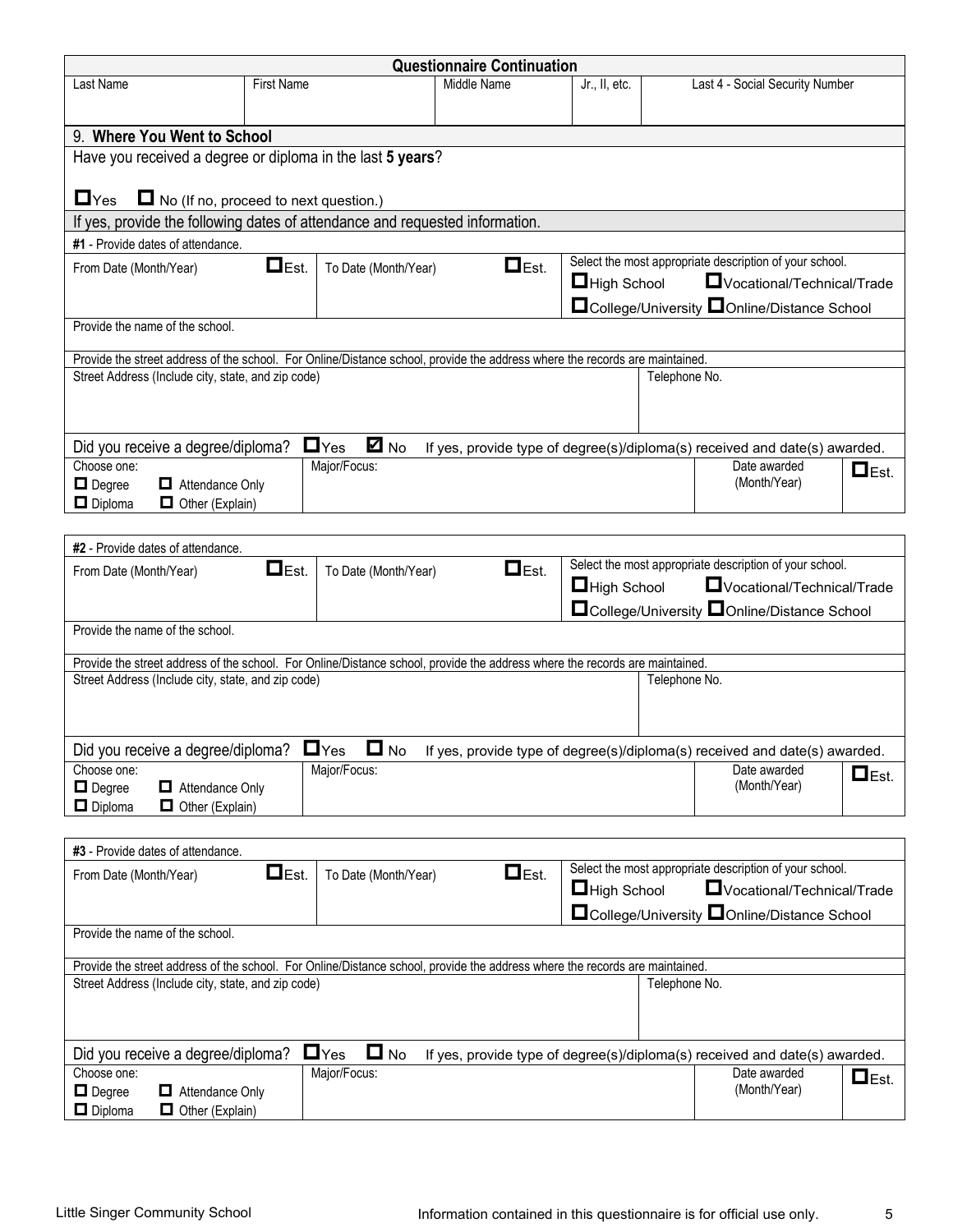|                                                                                                                                                                    |                   |                                               |             | <b>Questionnaire Continuation</b> |                                          |                                     |                  |                                   |
|--------------------------------------------------------------------------------------------------------------------------------------------------------------------|-------------------|-----------------------------------------------|-------------|-----------------------------------|------------------------------------------|-------------------------------------|------------------|-----------------------------------|
| Last Name                                                                                                                                                          | <b>First Name</b> |                                               | Middle Name |                                   | Jr., II, etc.                            |                                     |                  | Last 4 - Social Security Number   |
|                                                                                                                                                                    |                   |                                               |             |                                   |                                          |                                     |                  |                                   |
|                                                                                                                                                                    |                   |                                               |             |                                   |                                          |                                     |                  |                                   |
| 10. Employment Activities - List all of your employment activities beginning with the present and working back 5 years. The 5 year                                 |                   |                                               |             |                                   |                                          |                                     |                  |                                   |
| period must be accounted for without breaks. For periods of unemployment, list dates and "unemployed" or "attending school." Do                                    |                   |                                               |             |                                   |                                          |                                     |                  |                                   |
| not list employment before your 18 <sup>th</sup> birthday unless to provide a minimum of 2 years employment history.                                               |                   |                                               |             |                                   |                                          |                                     |                  |                                   |
| Entry #1 - Select your employment activity.                                                                                                                        |                   |                                               |             |                                   |                                          |                                     |                  |                                   |
| Active Military                                                                                                                                                    |                   | Other Federal Employment                      |             |                                   |                                          | Self-employment                     |                  |                                   |
| Federal Contractor<br>National Guard/Reserve                                                                                                                       |                   | State Government<br>Non-government employment |             |                                   |                                          | <b>Unemployment</b><br>$\Box$ Other |                  |                                   |
| <b>Employer Name</b>                                                                                                                                               |                   |                                               |             |                                   |                                          |                                     |                  |                                   |
|                                                                                                                                                                    |                   |                                               |             |                                   |                                          |                                     |                  |                                   |
|                                                                                                                                                                    | $\Box$ Est.       |                                               |             | $\Box$ Est.                       |                                          | Select the employment status:       |                  |                                   |
| From Date (Month/Year)                                                                                                                                             |                   | To Date (Month/Year)                          |             |                                   | $\Box$ Full-time                         |                                     | $\Box$ Part-time |                                   |
| Provide your assigned duty station during this period. (City and State)                                                                                            |                   |                                               |             |                                   | Provide your most recent position title. |                                     |                  |                                   |
|                                                                                                                                                                    |                   |                                               |             |                                   |                                          |                                     |                  |                                   |
| <b>Street Address</b>                                                                                                                                              |                   |                                               |             |                                   |                                          |                                     |                  |                                   |
|                                                                                                                                                                    |                   |                                               |             | City                              |                                          |                                     | <b>State</b>     | Zip code                          |
|                                                                                                                                                                    |                   |                                               |             |                                   |                                          |                                     |                  |                                   |
| Telephone Number                                                                                                                                                   |                   |                                               |             |                                   | Alternate Telephone Number               |                                     |                  |                                   |
| Provide the name of your supervisor.                                                                                                                               |                   |                                               |             |                                   |                                          |                                     |                  |                                   |
| Supervisor Last Name                                                                                                                                               |                   | <b>First Name</b>                             |             |                                   |                                          |                                     | Position Title   |                                   |
|                                                                                                                                                                    |                   |                                               |             |                                   |                                          |                                     |                  |                                   |
| Provide the following contact information for this person.                                                                                                         |                   |                                               |             |                                   |                                          |                                     |                  |                                   |
| Home Telephone Number                                                                                                                                              | Day $\Box$        | Cell/Mobile Telephone Number                  |             |                                   | Day $\Box$                               | Work/Alternative                    |                  | Day $\Box$                        |
|                                                                                                                                                                    | Night $\Box$      |                                               |             |                                   | Night $\Box$                             |                                     |                  | Night $\Box$                      |
| For this employment, in the last 5 years did you receive a written warning, been officially reprimanded, suspended or disciplined for misconduct in the workplace, |                   |                                               |             |                                   |                                          |                                     |                  |                                   |
| such as a violation of policy or were you the subject of an Internal Affairs inquiry or administrative investigation based on allegations?                         |                   |                                               |             |                                   |                                          |                                     |                  | $\Box$ No<br>$\Box$ Yes           |
|                                                                                                                                                                    |                   |                                               |             |                                   |                                          |                                     |                  |                                   |
| If Yes, provide the reason(s) for being warned, reprimanded, suspended, disciplined or reviewed under inquiry or investigation.                                    |                   |                                               |             |                                   |                                          |                                     |                  | Date: (Month/Year)                |
|                                                                                                                                                                    |                   |                                               |             |                                   |                                          |                                     |                  |                                   |
| For this employment have any of the following happened to you in the last 5 years? Fired, quit after being told you would be fired, left by mutual agreement       |                   |                                               |             |                                   |                                          |                                     |                  |                                   |
| including charges or allegations of misconduct, left by mutual agreement following notice of unsatisfactory performance.<br>>>>>>                                  |                   |                                               |             |                                   |                                          |                                     |                  | $\Box$ No                         |
| Select your type of incident:                                                                                                                                      |                   |                                               |             |                                   |                                          |                                     |                  | <b>Employment Departure Date:</b> |
|                                                                                                                                                                    |                   | Reason:<br>Provide the reason fired.          |             |                                   |                                          |                                     |                  |                                   |
| $\Box$ Fired                                                                                                                                                       |                   |                                               |             |                                   |                                          |                                     | (Month/Year)     | $\Box$ Est.                       |
|                                                                                                                                                                    |                   | Provide the reason.                           |             |                                   |                                          |                                     |                  | $\blacksquare$ Est.               |
| $\Box$ Quit after being told you would be fired                                                                                                                    |                   |                                               |             |                                   |                                          |                                     | (Month/Year)     |                                   |
| $\blacksquare$ Left by mutual agreement following                                                                                                                  |                   | Provide the charges or allegations.           |             |                                   |                                          |                                     | (Month/Year)     | $\Box$ Est.                       |
| charges or allegations of misconduct.                                                                                                                              |                   |                                               |             |                                   |                                          |                                     |                  |                                   |
| If no longer employed, provide the specific reason you left the employment activity:                                                                               |                   |                                               |             |                                   |                                          |                                     |                  |                                   |
|                                                                                                                                                                    |                   |                                               |             |                                   |                                          |                                     |                  |                                   |
|                                                                                                                                                                    |                   |                                               |             |                                   |                                          |                                     |                  |                                   |
|                                                                                                                                                                    |                   |                                               |             |                                   |                                          |                                     |                  |                                   |
| Is the employment location within an Indian Reservation, Village, Community, Rancheria or Pueblo?                                                                  |                   |                                               |             |                                   |                                          |                                     |                  | $\Box$ Yes<br>$\Box$ No           |

If yes, list (Include Community, State):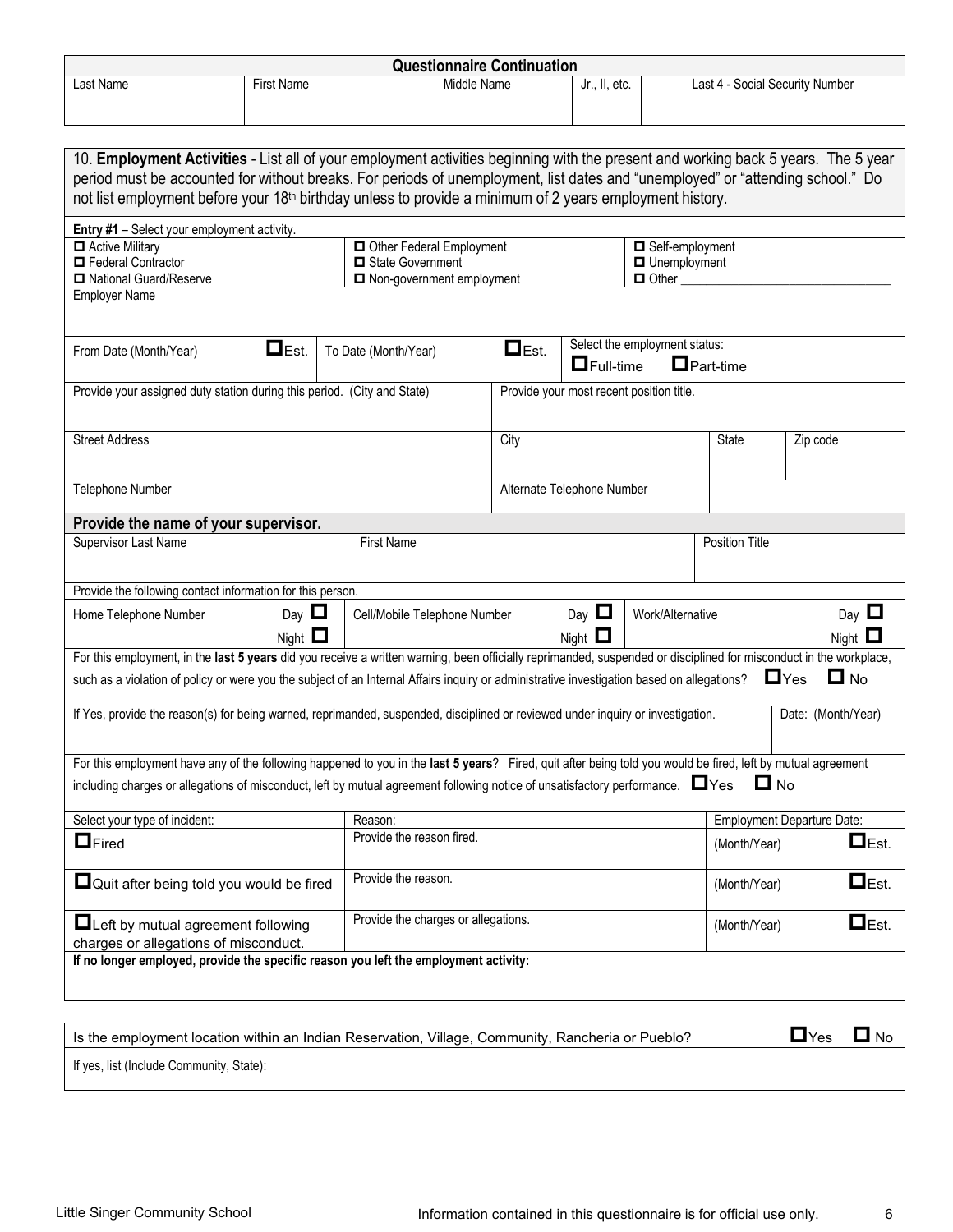|                                                                                                                                                                    |                   |  | <b>Questionnaire Continuation</b>   |             |                  |                                          |                                   |                    |              |
|--------------------------------------------------------------------------------------------------------------------------------------------------------------------|-------------------|--|-------------------------------------|-------------|------------------|------------------------------------------|-----------------------------------|--------------------|--------------|
| Last Name                                                                                                                                                          | <b>First Name</b> |  | Middle Name                         |             | Jr., II, etc.    |                                          | Last 4 - Social Security Number   |                    |              |
|                                                                                                                                                                    |                   |  |                                     |             |                  |                                          |                                   |                    |              |
|                                                                                                                                                                    |                   |  |                                     |             |                  |                                          |                                   |                    |              |
| <b>Employment Activities - Continued.</b>                                                                                                                          |                   |  |                                     |             |                  |                                          |                                   |                    |              |
|                                                                                                                                                                    |                   |  |                                     |             |                  |                                          |                                   |                    |              |
| Entry #2 - Select your employment activity.<br>Active Military                                                                                                     |                   |  | Other Federal Employment            |             |                  | Self-employment                          |                                   |                    |              |
| Federal Contractor                                                                                                                                                 |                   |  | State Government                    |             |                  | $\Box$ Unemployment                      |                                   |                    |              |
| National Guard/Reserve                                                                                                                                             |                   |  | Non-government employment           |             |                  | $\Box$ Other                             |                                   |                    |              |
| <b>Employer Name</b>                                                                                                                                               |                   |  |                                     |             |                  |                                          |                                   |                    |              |
|                                                                                                                                                                    |                   |  |                                     |             |                  |                                          |                                   |                    |              |
| From Date (Month/Year)                                                                                                                                             | $\Box$ Est.       |  | To Date (Month/Year)                | $\Box$ Est. |                  | Select the employment status:            |                                   |                    |              |
|                                                                                                                                                                    |                   |  |                                     |             | $\Box$ Full-time |                                          | $\Box$ Part-time                  |                    |              |
| Provide your assigned duty station during this period. (City and State)                                                                                            |                   |  |                                     |             |                  | Provide your most recent position title. |                                   |                    |              |
|                                                                                                                                                                    |                   |  |                                     |             |                  |                                          |                                   |                    |              |
| <b>Street Address</b>                                                                                                                                              |                   |  |                                     | City        |                  |                                          | <b>State</b>                      | Zip code           |              |
|                                                                                                                                                                    |                   |  |                                     |             |                  |                                          |                                   |                    |              |
|                                                                                                                                                                    |                   |  |                                     |             |                  |                                          |                                   |                    |              |
| Telephone Number<br>Alternate Telephone Number                                                                                                                     |                   |  |                                     |             |                  |                                          |                                   |                    |              |
| Provide the name of your supervisor.                                                                                                                               |                   |  |                                     |             |                  |                                          |                                   |                    |              |
| Last Name                                                                                                                                                          |                   |  | <b>First Name</b>                   |             |                  |                                          | <b>Position Title</b>             |                    |              |
|                                                                                                                                                                    |                   |  |                                     |             |                  |                                          |                                   |                    |              |
| Provide the following contact information for this person.                                                                                                         |                   |  |                                     |             |                  |                                          |                                   |                    |              |
|                                                                                                                                                                    | Day $\Box$        |  |                                     |             | Day $\Box$       |                                          |                                   |                    | Day $\Box$   |
| Home Telephone Number                                                                                                                                              |                   |  | Cell/Mobile Telephone Number        |             |                  | Work/Alternative                         |                                   |                    |              |
| For this employment, in the last 5 years did you receive a written warning, been officially reprimanded, suspended or disciplined for misconduct in the workplace, | Night $\Box$      |  |                                     |             | Night $\Box$     |                                          |                                   |                    | Night $\Box$ |
|                                                                                                                                                                    |                   |  |                                     |             |                  |                                          |                                   | $\Box$ Yes         | $\Box$ No    |
| such as a violation of policy or were you the subject of an Internal Affairs inquiry or administrative investigation based on allegations?                         |                   |  |                                     |             |                  |                                          |                                   |                    |              |
| If Yes, provide the reason(s) for being warned, reprimanded, suspended, disciplined or reviewed under inquiry or investigation.                                    |                   |  |                                     |             |                  |                                          |                                   | Date: (Month/Year) |              |
|                                                                                                                                                                    |                   |  |                                     |             |                  |                                          |                                   |                    |              |
| For this employment have any of the following happened to you in the last 5 years? Fired, quit after being told you would be fired, left by mutual agreement       |                   |  |                                     |             |                  |                                          |                                   |                    |              |
| including charges or allegations of misconduct, left by mutual agreement following notice of unsatisfactory performance.<br><a></a>                                |                   |  |                                     |             |                  |                                          | $\blacksquare$ No                 |                    |              |
|                                                                                                                                                                    |                   |  |                                     |             |                  |                                          |                                   |                    |              |
| Select your type of incident:                                                                                                                                      |                   |  |                                     | Reason:     |                  |                                          | <b>Employment Departure Date:</b> |                    |              |
| $\Box$ Fired                                                                                                                                                       |                   |  | Provide the reason fired.           |             |                  |                                          | (Month/Year)                      |                    | $\Box$ Est.  |
|                                                                                                                                                                    |                   |  |                                     |             |                  |                                          |                                   |                    |              |
| $\Box$ Quit after being told you would be fired                                                                                                                    |                   |  | Provide the reason.                 |             |                  |                                          | (Month/Year)                      |                    | $\Box$ Est.  |
|                                                                                                                                                                    |                   |  |                                     |             |                  |                                          |                                   |                    |              |
| $\blacksquare$ Left by mutual agreement following                                                                                                                  |                   |  | Provide the charges or allegations. |             |                  |                                          | (Month/Year)                      |                    | $\Box$ Est.  |
| charges or allegations of misconduct.<br>If no longer employed, provide the specific reason you left the employment activity:                                      |                   |  |                                     |             |                  |                                          |                                   |                    |              |
|                                                                                                                                                                    |                   |  |                                     |             |                  |                                          |                                   |                    |              |
|                                                                                                                                                                    |                   |  |                                     |             |                  |                                          |                                   |                    |              |
|                                                                                                                                                                    |                   |  |                                     |             |                  |                                          |                                   |                    |              |

| Is the employment location within an Indian Reservation, Village, Community, Rancheria or Pueblo? | $\Box$ Yes $\Box$ No |  |
|---------------------------------------------------------------------------------------------------|----------------------|--|
| If yes, list (Include Community, State):                                                          |                      |  |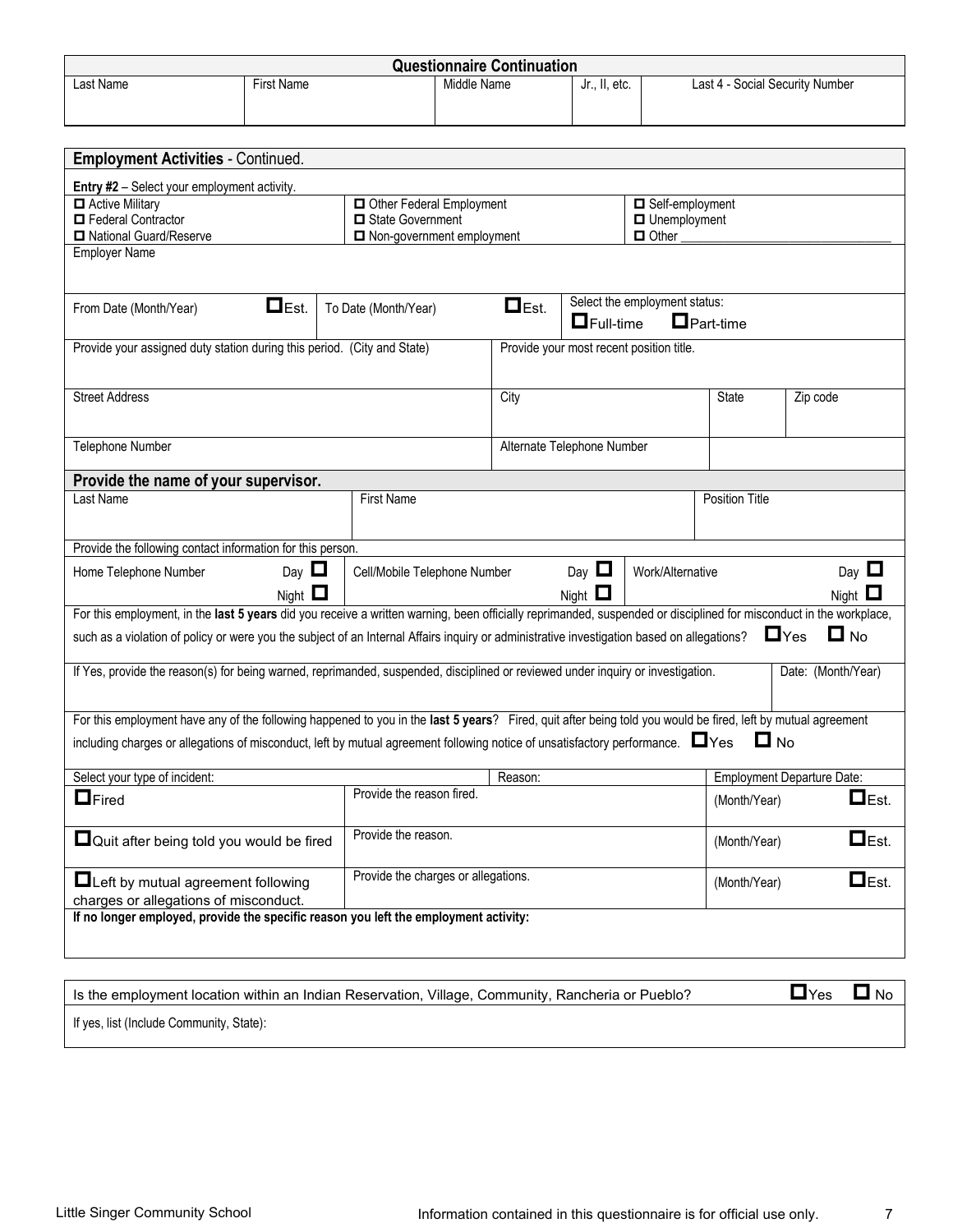| <b>Questionnaire Continuation</b>                                                                                                                                  |                   |                                           |             |             |                                          |                               |                       |                                   |  |
|--------------------------------------------------------------------------------------------------------------------------------------------------------------------|-------------------|-------------------------------------------|-------------|-------------|------------------------------------------|-------------------------------|-----------------------|-----------------------------------|--|
| Last Name                                                                                                                                                          | <b>First Name</b> |                                           | Middle Name |             | Jr., II, etc.                            |                               |                       | Last 4 - Social Security Number   |  |
|                                                                                                                                                                    |                   |                                           |             |             |                                          |                               |                       |                                   |  |
|                                                                                                                                                                    |                   |                                           |             |             |                                          |                               |                       |                                   |  |
| <b>Employment Activities - Continued.</b>                                                                                                                          |                   |                                           |             |             |                                          |                               |                       |                                   |  |
| <b>Entry #3</b> - Select your employment activity.                                                                                                                 |                   |                                           |             |             |                                          |                               |                       |                                   |  |
| Active Military                                                                                                                                                    |                   | Other Federal Employment                  |             |             |                                          | Self-employment               |                       |                                   |  |
| Federal Contractor                                                                                                                                                 |                   | State Government                          |             |             |                                          | □ Unemployment                |                       |                                   |  |
| National Guard/Reserve                                                                                                                                             |                   | Non-government employment<br>$\Box$ Other |             |             |                                          |                               |                       |                                   |  |
| <b>Employer Name</b>                                                                                                                                               |                   |                                           |             |             |                                          |                               |                       |                                   |  |
|                                                                                                                                                                    |                   |                                           |             |             |                                          |                               |                       |                                   |  |
| From Date (Month/Year)                                                                                                                                             | $\Box$ Est.       | To Date (Month/Year)                      |             | $\Box$ Est. |                                          | Select the employment status: |                       |                                   |  |
|                                                                                                                                                                    |                   |                                           |             |             | $\Box$ Full-time                         |                               | $\Box$ Part-time      |                                   |  |
| Provide your assigned duty station during this period. (City and State)                                                                                            |                   |                                           |             |             | Provide your most recent position title. |                               |                       |                                   |  |
|                                                                                                                                                                    |                   |                                           |             |             |                                          |                               |                       |                                   |  |
| <b>Street Address</b>                                                                                                                                              |                   |                                           |             | City        |                                          |                               | State                 | Zip code                          |  |
|                                                                                                                                                                    |                   |                                           |             |             |                                          |                               |                       |                                   |  |
|                                                                                                                                                                    |                   |                                           |             |             |                                          |                               |                       |                                   |  |
| Telephone Number<br>Alternate Telephone Number                                                                                                                     |                   |                                           |             |             |                                          |                               |                       |                                   |  |
| Provide the name of your supervisor.                                                                                                                               |                   |                                           |             |             |                                          |                               |                       |                                   |  |
| Last Name                                                                                                                                                          |                   | <b>First Name</b>                         |             |             |                                          |                               | <b>Position Title</b> |                                   |  |
|                                                                                                                                                                    |                   |                                           |             |             |                                          |                               |                       |                                   |  |
| Provide the following contact information for this person.                                                                                                         |                   |                                           |             |             |                                          |                               |                       |                                   |  |
| Home Telephone Number                                                                                                                                              | Day $\Box$        | Cell/Mobile Telephone Number              |             |             | Day $\Box$                               | Work/Alternative              |                       | Day $\Box$                        |  |
|                                                                                                                                                                    | Night $\Box$      |                                           |             |             | Night $\Box$                             |                               |                       | Night $\Box$                      |  |
| For this employment, in the last 5 years did you receive a written warning, been officially reprimanded, suspended or disciplined for misconduct in the workplace, |                   |                                           |             |             |                                          |                               |                       |                                   |  |
| such as a violation of policy or were you the subject of an Internal Affairs inquiry or administrative investigation based on allegations? $\square$ Yes           |                   |                                           |             |             |                                          |                               |                       | $\Box$ No                         |  |
|                                                                                                                                                                    |                   |                                           |             |             |                                          |                               |                       |                                   |  |
| If Yes, provide the reason(s) for being warned, reprimanded, suspended, disciplined or reviewed under inquiry or investigation.                                    |                   |                                           |             |             |                                          |                               |                       | Date: (Month/Year)                |  |
|                                                                                                                                                                    |                   |                                           |             |             |                                          |                               |                       |                                   |  |
| For this employment have any of the following happened to you in the last 5 years? Fired, quit after being told you would be fired, left by mutual agreement       |                   |                                           |             |             |                                          |                               |                       |                                   |  |
| including charges or allegations of misconduct, left by mutual agreement following notice of unsatisfactory performance.<br>Yes                                    |                   |                                           |             |             |                                          |                               | $\Box$ No             |                                   |  |
| Select your type of incident:                                                                                                                                      |                   |                                           |             | Reason:     |                                          |                               |                       | <b>Employment Departure Date:</b> |  |
|                                                                                                                                                                    |                   | Provide the reason fired.                 |             |             |                                          |                               |                       |                                   |  |
| $\Box$ Fired                                                                                                                                                       |                   |                                           |             |             |                                          |                               | (Month/Year)          | $\Box$ Est.                       |  |
| $\Box$ Quit after being told you would be fired                                                                                                                    |                   | Provide the reason.                       |             |             |                                          |                               | (Month/Year)          | $\Box$ Est.                       |  |
|                                                                                                                                                                    |                   |                                           |             |             |                                          |                               |                       |                                   |  |
| $\blacksquare$ Left by mutual agreement following                                                                                                                  |                   | Provide the charges or allegations.       |             |             | (Month/Year)                             | $\Box$ Est.                   |                       |                                   |  |
| charges or allegations of misconduct.                                                                                                                              |                   |                                           |             |             |                                          |                               |                       |                                   |  |
| If no longer employed, provide the specific reason you left the employment activity:                                                                               |                   |                                           |             |             |                                          |                               |                       |                                   |  |
|                                                                                                                                                                    |                   |                                           |             |             |                                          |                               |                       |                                   |  |
|                                                                                                                                                                    |                   |                                           |             |             |                                          |                               |                       |                                   |  |
| Is the employment location within an Indian Reservation, Village, Community, Rancheria or Pueblo?                                                                  |                   |                                           |             |             |                                          |                               |                       | $\Box$ Yes<br>$\Box$ No           |  |
|                                                                                                                                                                    |                   |                                           |             |             |                                          |                               |                       |                                   |  |

If yes, list (Include Community,State):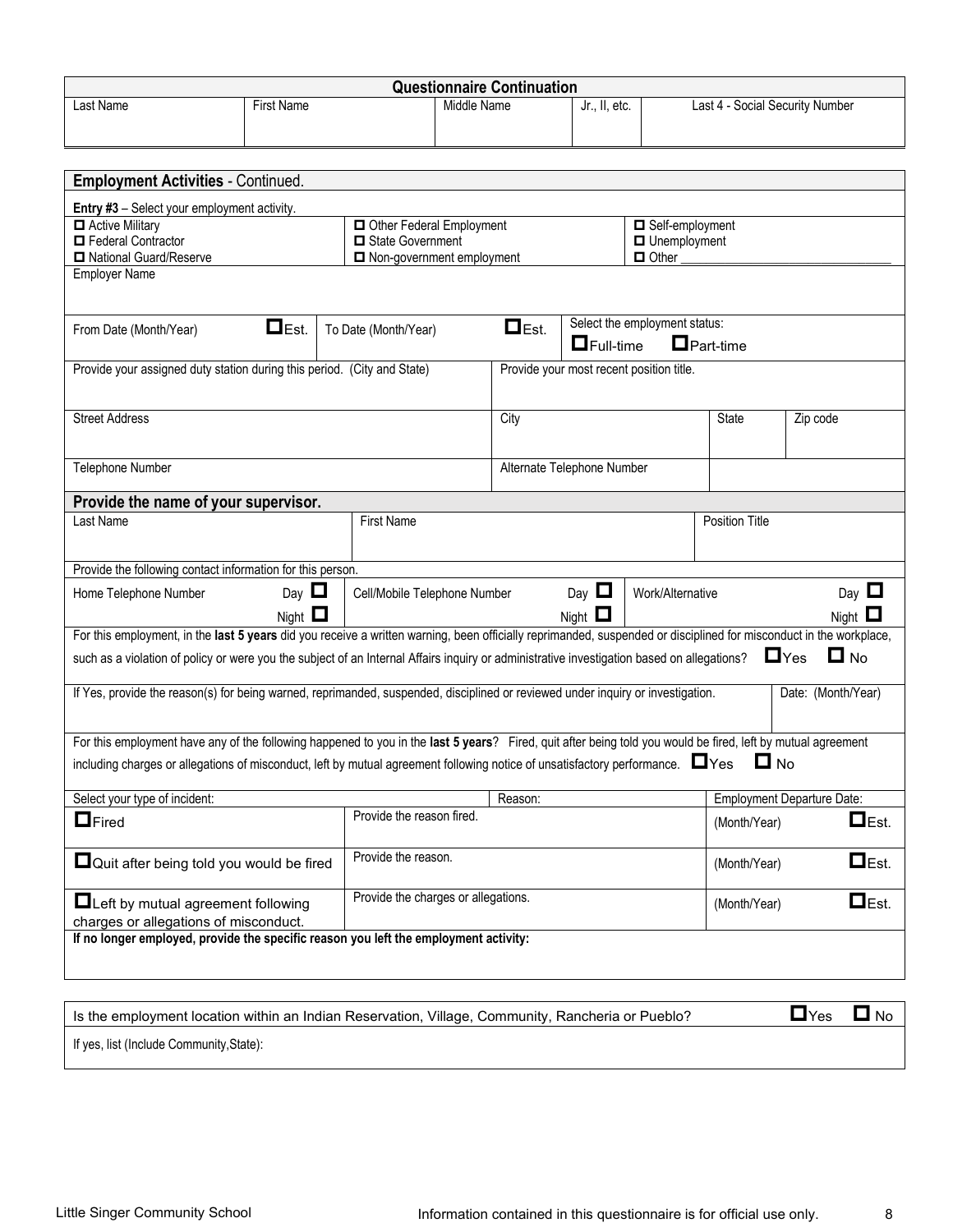|                                                                                                                                                                    |                   |                                     | <b>Questionnaire Continuation</b> |                                          |                               |                                 |                                   |                     |
|--------------------------------------------------------------------------------------------------------------------------------------------------------------------|-------------------|-------------------------------------|-----------------------------------|------------------------------------------|-------------------------------|---------------------------------|-----------------------------------|---------------------|
| Last Name                                                                                                                                                          | <b>First Name</b> |                                     | Middle Name                       | Jr., II, etc.                            |                               | Last 4 - Social Security Number |                                   |                     |
|                                                                                                                                                                    |                   |                                     |                                   |                                          |                               |                                 |                                   |                     |
|                                                                                                                                                                    |                   |                                     |                                   |                                          |                               |                                 |                                   |                     |
| <b>Employment Activities - Continued.</b>                                                                                                                          |                   |                                     |                                   |                                          |                               |                                 |                                   |                     |
|                                                                                                                                                                    |                   |                                     |                                   |                                          |                               |                                 |                                   |                     |
| Entry #4 - Select your employment activity.<br>Active Military                                                                                                     |                   | Other Federal Employment            |                                   |                                          | Self-employment               |                                 |                                   |                     |
| Federal Contractor                                                                                                                                                 |                   | State Government                    |                                   |                                          | $\Box$ Unemployment           |                                 |                                   |                     |
| National Guard/Reserve                                                                                                                                             |                   | $\Box$ Non-government employment    |                                   |                                          | □ Other                       |                                 |                                   |                     |
| <b>Employer Name</b>                                                                                                                                               |                   |                                     |                                   |                                          |                               |                                 |                                   |                     |
|                                                                                                                                                                    |                   |                                     |                                   |                                          |                               |                                 |                                   |                     |
| From Date (Month/Year)                                                                                                                                             | $\Box$ Est.       | To Date (Month/Year)                | $\Box$ Est.                       |                                          | Select the employment status: |                                 |                                   |                     |
|                                                                                                                                                                    |                   |                                     |                                   | $\Box$ Full-time                         |                               | $\Box$ Part-time                |                                   |                     |
| Provide your assigned duty station during this period. (City and State)                                                                                            |                   |                                     |                                   | Provide your most recent position title. |                               |                                 |                                   |                     |
|                                                                                                                                                                    |                   |                                     |                                   |                                          |                               |                                 |                                   |                     |
| <b>Street Address</b>                                                                                                                                              |                   |                                     | City                              |                                          |                               | State                           | Zip code                          |                     |
|                                                                                                                                                                    |                   |                                     |                                   |                                          |                               |                                 |                                   |                     |
| Telephone Number                                                                                                                                                   |                   |                                     |                                   | Alternate Telephone Number               |                               |                                 |                                   |                     |
|                                                                                                                                                                    |                   |                                     |                                   |                                          |                               |                                 |                                   |                     |
| Provide the name of your supervisor.                                                                                                                               |                   |                                     |                                   |                                          |                               |                                 |                                   |                     |
| Last Name                                                                                                                                                          |                   | <b>First Name</b>                   |                                   |                                          |                               | <b>Position Title</b>           |                                   |                     |
|                                                                                                                                                                    |                   |                                     |                                   |                                          |                               |                                 |                                   |                     |
| Provide the following contact information for this person.                                                                                                         |                   |                                     |                                   |                                          |                               |                                 |                                   |                     |
| Home Telephone Number                                                                                                                                              | Day $\Box$        | Cell/Mobile Telephone Number        |                                   | Day $\Box$                               | Work/Alternative              |                                 |                                   | Day $\Box$          |
|                                                                                                                                                                    | Night $\Box$      |                                     |                                   | Night $\square$                          |                               |                                 |                                   | Night $\Box$        |
| For this employment, in the last 5 years did you receive a written warning, been officially reprimanded, suspended or disciplined for misconduct in the workplace, |                   |                                     |                                   |                                          |                               |                                 |                                   |                     |
| such as a violation of policy or were you the subject of an Internal Affairs inquiry or administrative investigation based on allegations?                         |                   |                                     |                                   |                                          |                               |                                 | $\Box$ Yes                        | $\Box$ No           |
|                                                                                                                                                                    |                   |                                     |                                   |                                          |                               |                                 |                                   |                     |
| If Yes, provide the reason(s) for being warned, reprimanded, suspended, disciplined or reviewed under inquiry or investigation.                                    |                   |                                     |                                   |                                          |                               |                                 | Date: (Month/Year)                |                     |
|                                                                                                                                                                    |                   |                                     |                                   |                                          |                               |                                 |                                   |                     |
| For this employment have any of the following happened to you in the last 5 years? Fired, quit after being told you would be fired, left by mutual agreement       |                   |                                     |                                   |                                          |                               |                                 |                                   |                     |
| including charges or allegations of misconduct, left by mutual agreement following notice of unsatisfactory performance.<br><br>Yes                                |                   |                                     |                                   |                                          |                               |                                 | $\Box$ No                         |                     |
|                                                                                                                                                                    |                   |                                     |                                   |                                          |                               |                                 | <b>Employment Departure Date:</b> |                     |
| Select your type of incident:                                                                                                                                      |                   | Provide the reason fired.           | Reason:                           |                                          |                               |                                 |                                   |                     |
| $\Box$ Fired                                                                                                                                                       |                   |                                     |                                   |                                          |                               | (Month/Year)                    |                                   | $\Box$ Est.         |
| $\Box$ Quit after being told you would be fired                                                                                                                    |                   | Provide the reason.                 |                                   |                                          |                               | (Month/Year)                    |                                   | $\Box$ Est.         |
|                                                                                                                                                                    |                   |                                     |                                   |                                          |                               |                                 |                                   |                     |
| $\Box$ Left by mutual agreement following                                                                                                                          |                   | Provide the charges or allegations. |                                   |                                          |                               | (Month/Year)                    |                                   | $\blacksquare$ Est. |
| charges or allegations of misconduct.                                                                                                                              |                   |                                     |                                   |                                          |                               |                                 |                                   |                     |
| If no longer employed, provide the specific reason you left the employment activity:                                                                               |                   |                                     |                                   |                                          |                               |                                 |                                   |                     |
|                                                                                                                                                                    |                   |                                     |                                   |                                          |                               |                                 |                                   |                     |
|                                                                                                                                                                    |                   |                                     |                                   |                                          |                               |                                 |                                   |                     |
|                                                                                                                                                                    |                   |                                     |                                   |                                          |                               |                                 |                                   |                     |

| Is the employment location within an Indian Reservation, Village, Community, Rancheria or Pueblo? | $\Box$ Yes $\Box$ No |  |
|---------------------------------------------------------------------------------------------------|----------------------|--|
| If yes, list (Include Community, State):                                                          |                      |  |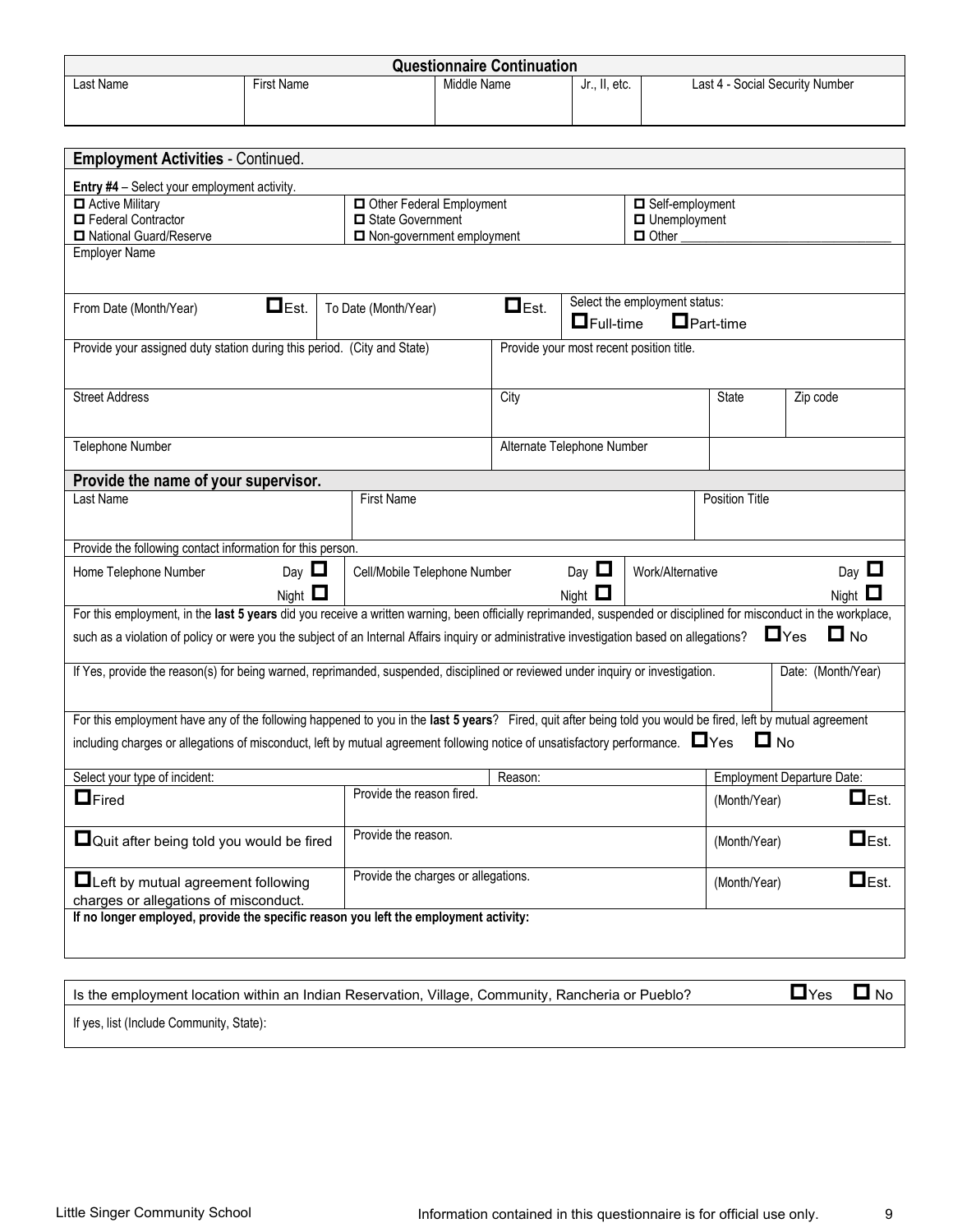| <b>Questionnaire Continuation</b>                                                                                                                                  |                   |  |                                     |             |             |                                          |                               |                                   |            |                    |
|--------------------------------------------------------------------------------------------------------------------------------------------------------------------|-------------------|--|-------------------------------------|-------------|-------------|------------------------------------------|-------------------------------|-----------------------------------|------------|--------------------|
| Last Name                                                                                                                                                          | <b>First Name</b> |  |                                     | Middle Name |             | Jr., II, etc.                            |                               | Last 4 - Social Security Number   |            |                    |
|                                                                                                                                                                    |                   |  |                                     |             |             |                                          |                               |                                   |            |                    |
|                                                                                                                                                                    |                   |  |                                     |             |             |                                          |                               |                                   |            |                    |
| <b>Employment Activities - Continued.</b>                                                                                                                          |                   |  |                                     |             |             |                                          |                               |                                   |            |                    |
|                                                                                                                                                                    |                   |  |                                     |             |             |                                          |                               |                                   |            |                    |
| <b>Entry #5</b> - Select your employment activity.<br>Active Military                                                                                              |                   |  | Other Federal Employment            |             |             |                                          | Self-employment               |                                   |            |                    |
| Federal Contractor                                                                                                                                                 |                   |  | State Government                    |             |             |                                          | □ Unemployment                |                                   |            |                    |
| National Guard/Reserve                                                                                                                                             |                   |  | Non-government employment           |             |             |                                          | $\Box$ Other                  |                                   |            |                    |
| <b>Employer Name</b>                                                                                                                                               |                   |  |                                     |             |             |                                          |                               |                                   |            |                    |
|                                                                                                                                                                    |                   |  |                                     |             |             |                                          |                               |                                   |            |                    |
| From Date (Month/Year)                                                                                                                                             | $\Box$ Est.       |  | To Date (Month/Year)                |             | $\Box$ Est. |                                          | Select the employment status: |                                   |            |                    |
|                                                                                                                                                                    |                   |  |                                     |             |             | $\Box$ Full-time                         |                               | $\Box$ Part-time                  |            |                    |
| Provide your assigned duty station during this period. (City and State)                                                                                            |                   |  |                                     |             |             | Provide your most recent position title. |                               |                                   |            |                    |
|                                                                                                                                                                    |                   |  |                                     |             |             |                                          |                               |                                   |            |                    |
|                                                                                                                                                                    |                   |  |                                     |             |             |                                          |                               |                                   |            |                    |
| <b>Street Address</b>                                                                                                                                              |                   |  |                                     |             | City        |                                          |                               | State                             | Zip code   |                    |
|                                                                                                                                                                    |                   |  |                                     |             |             |                                          |                               |                                   |            |                    |
| Telephone Number<br>Alternate Telephone Number                                                                                                                     |                   |  |                                     |             |             |                                          |                               |                                   |            |                    |
| Provide the name of your supervisor.                                                                                                                               |                   |  |                                     |             |             |                                          |                               |                                   |            |                    |
| Last Name                                                                                                                                                          |                   |  | <b>First Name</b>                   |             |             |                                          |                               | <b>Position Title</b>             |            |                    |
|                                                                                                                                                                    |                   |  |                                     |             |             |                                          |                               |                                   |            |                    |
|                                                                                                                                                                    |                   |  |                                     |             |             |                                          |                               |                                   |            |                    |
| Provide the following contact information for this person.                                                                                                         |                   |  |                                     |             |             |                                          |                               |                                   |            |                    |
| Home Telephone Number                                                                                                                                              | Day $\Box$        |  | Cell/Mobile Telephone Number        |             |             | Day $\Box$                               | Work/Alternative              |                                   |            | Day $\Box$         |
|                                                                                                                                                                    | Night $\Box$      |  |                                     |             |             | Night $\Box$                             |                               |                                   |            | Night $\square$    |
| For this employment, in the last 5 years did you receive a written warning, been officially reprimanded, suspended or disciplined for misconduct in the workplace, |                   |  |                                     |             |             |                                          |                               |                                   |            |                    |
| such as a violation of policy or were you the subject of an Internal Affairs inquiry or administrative investigation based on allegations?                         |                   |  |                                     |             |             |                                          |                               |                                   | $\Box$ Yes | $\Box$ No          |
| If Yes, provide the reason(s) for being warned, reprimanded, suspended, disciplined or reviewed under inquiry or investigation.                                    |                   |  |                                     |             |             |                                          |                               |                                   |            | Date: (Month/Year) |
|                                                                                                                                                                    |                   |  |                                     |             |             |                                          |                               |                                   |            |                    |
| For this employment have any of the following happened to you in the last 5 years? Fired, quit after being told you would be fired, left by mutual agreement       |                   |  |                                     |             |             |                                          |                               |                                   |            |                    |
|                                                                                                                                                                    |                   |  |                                     |             |             |                                          |                               |                                   | $\Box$ No  |                    |
| including charges or allegations of misconduct, left by mutual agreement following notice of unsatisfactory performance.<br>>>>>>                                  |                   |  |                                     |             |             |                                          |                               |                                   |            |                    |
| Select your type of incident:                                                                                                                                      |                   |  |                                     |             | Reason:     |                                          |                               | <b>Employment Departure Date:</b> |            |                    |
| $\Box$ Fired                                                                                                                                                       |                   |  | Provide the reason fired.           |             |             |                                          |                               | (Month/Year)                      |            | $\Box$ Est.        |
|                                                                                                                                                                    |                   |  |                                     |             |             |                                          |                               |                                   |            |                    |
| $\Box$ Quit after being told you would be fired                                                                                                                    |                   |  | Provide the reason.                 |             |             |                                          |                               | (Month/Year)                      |            | $\Box$ Est.        |
|                                                                                                                                                                    |                   |  |                                     |             |             |                                          |                               |                                   |            |                    |
| $\blacksquare$ Left by mutual agreement following                                                                                                                  |                   |  | Provide the charges or allegations. |             |             |                                          |                               | (Month/Year)                      |            | $\Box$ Est.        |
| charges or allegations of misconduct.                                                                                                                              |                   |  |                                     |             |             |                                          |                               |                                   |            |                    |
| If no longer employed, provide the specific reason you left the employment activity:                                                                               |                   |  |                                     |             |             |                                          |                               |                                   |            |                    |
|                                                                                                                                                                    |                   |  |                                     |             |             |                                          |                               |                                   |            |                    |
|                                                                                                                                                                    |                   |  |                                     |             |             |                                          |                               |                                   |            |                    |
| Is the employment location within an Indian Reservation, Village, Community, Rancheria or Pueblo?                                                                  |                   |  |                                     |             |             |                                          |                               |                                   | $\Box$ Yes | $\Box$ No          |

If yes, list (Include Community, State):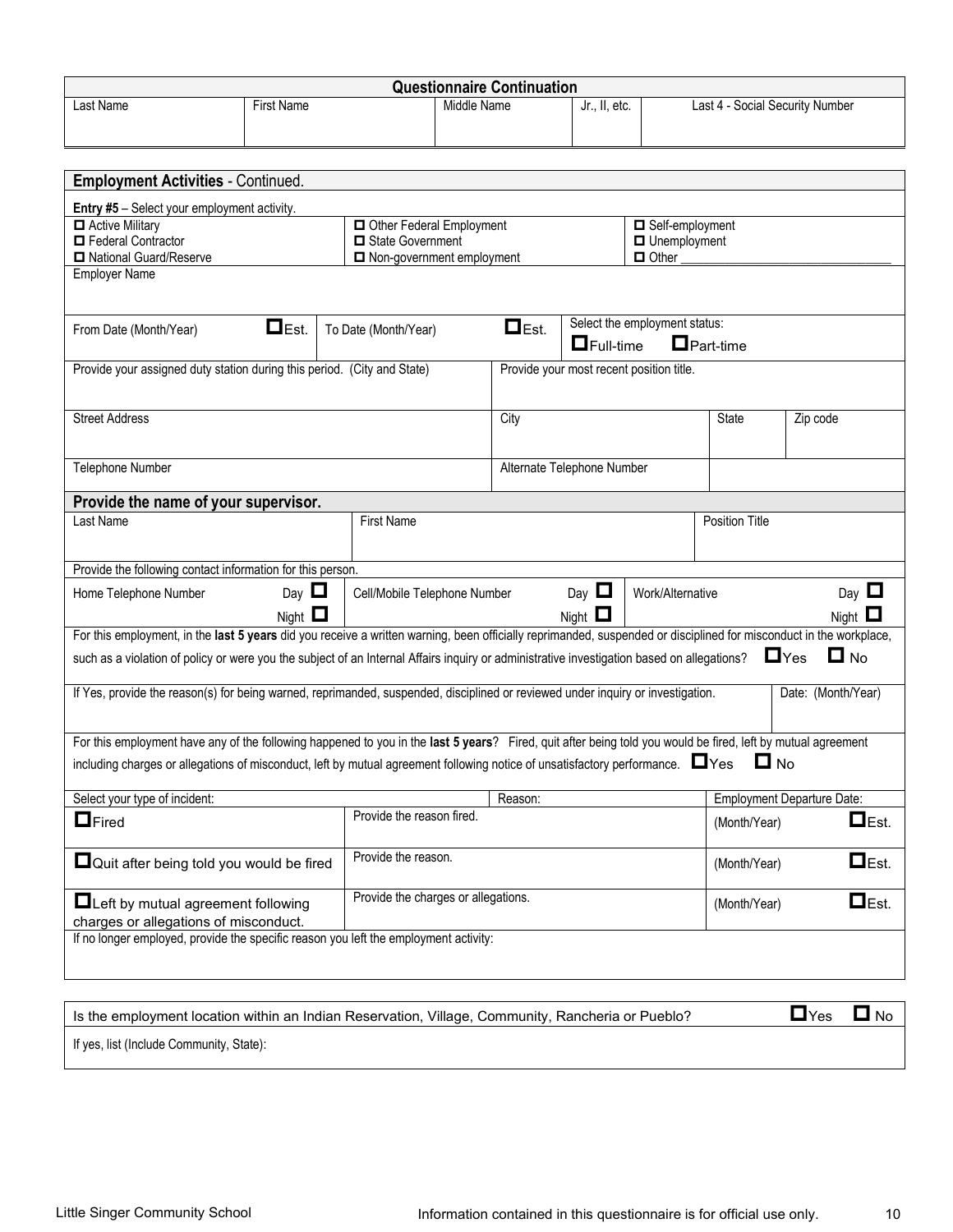| <b>Questionnaire Continuation</b> |                   |             |               |                                 |  |  |
|-----------------------------------|-------------------|-------------|---------------|---------------------------------|--|--|
| Last Name                         | <b>First Name</b> | Middle Name | Jr., II, etc. | Last 4 - Social Security Number |  |  |
|                                   |                   |             |               |                                 |  |  |

| 11. Personal References – Provide three people who know you well and live in the U.S. They should be good friends, peers,                  |                      |                              |                                                   |              |                                                    |             |                     |
|--------------------------------------------------------------------------------------------------------------------------------------------|----------------------|------------------------------|---------------------------------------------------|--------------|----------------------------------------------------|-------------|---------------------|
| colleagues, roommates, associates, etc., and who are aware of your activities outside of the workplace, school, and whose                  |                      |                              |                                                   |              |                                                    |             |                     |
| combined association with you covers at least the last 5 years. Do not provide anyone listed elsewhere on this form or close<br>relatives. |                      |                              |                                                   |              |                                                    |             |                     |
| Entry #1                                                                                                                                   |                      |                              |                                                   |              |                                                    |             |                     |
| Last Name                                                                                                                                  |                      | <b>First Name</b>            |                                                   |              |                                                    | Middle Name |                     |
|                                                                                                                                            |                      |                              |                                                   |              |                                                    |             |                     |
| Provide dates known.                                                                                                                       |                      |                              |                                                   |              | Provide relationship to you (Check all that apply) |             |                     |
| $\Box$ Est.<br>From Date (Month/Year)                                                                                                      | To Date (Month/Year) | $\Box$ Est.                  | $\Box$ Neighbor<br>$\Box$ Schoolmate $\Box$ Other |              | □ Work Associate □ Friend                          |             |                     |
| Provide the following contact information for this person.                                                                                 |                      |                              |                                                   |              |                                                    |             |                     |
| Home Telephone Number                                                                                                                      | Day $\Box$           | Cell/Mobile Telephone Number | Day $\Box$                                        |              | Work/Alternative                                   |             | Day $\Box$          |
|                                                                                                                                            | Night $\Box$         |                              | Night $\Box$                                      |              |                                                    |             | Night $\Box$        |
| Provide e-mail address for this person.                                                                                                    |                      |                              |                                                   |              |                                                    |             |                     |
|                                                                                                                                            |                      |                              |                                                   |              |                                                    |             | $\Box$ I don't know |
| Provide street address for this person (including apartment number). Include city, state, and zip code.                                    |                      |                              |                                                   |              |                                                    |             |                     |
|                                                                                                                                            |                      |                              |                                                   |              |                                                    |             |                     |
|                                                                                                                                            |                      |                              |                                                   |              |                                                    |             |                     |
| Entry #2<br>Last Name                                                                                                                      |                      | <b>First Name</b>            |                                                   |              |                                                    | Middle Name |                     |
|                                                                                                                                            |                      |                              |                                                   |              |                                                    |             |                     |
| Provide dates known.                                                                                                                       |                      |                              |                                                   |              | Provide relationship to you (Check all that apply) |             |                     |
| $\Box$ Est.<br>From Date (Month/Year)                                                                                                      | To Date (Month/Year) | $\Box$ Est.                  | $\blacksquare$ Neighbor<br>□ Schoolmate □ Other   |              | □ Work Associate □ Friend                          |             |                     |
| Provide the following contact information for this person.                                                                                 |                      |                              |                                                   |              |                                                    |             |                     |
| Home Telephone Number                                                                                                                      | Day $\Box$           | Cell/Mobile Telephone Number | Day $\Box$                                        |              | Work/Alternative                                   |             | Day $\Box$          |
|                                                                                                                                            | Night $\Box$         |                              | Night $\square$                                   |              |                                                    |             | Night $\Box$        |
| Provide e-mail address for this person.                                                                                                    |                      |                              |                                                   |              |                                                    |             |                     |
|                                                                                                                                            |                      |                              |                                                   |              |                                                    |             | $\Box$ I don't know |
| Provide street address for this person (including apartment number). Include city, state, and zip code.                                    |                      |                              |                                                   |              |                                                    |             |                     |
|                                                                                                                                            |                      |                              |                                                   |              |                                                    |             |                     |
|                                                                                                                                            |                      |                              |                                                   |              |                                                    |             |                     |
| Entry #3<br>Last Name                                                                                                                      |                      | <b>First Name</b>            |                                                   |              |                                                    | Middle Name |                     |
|                                                                                                                                            |                      |                              |                                                   |              |                                                    |             |                     |
| Provide dates known.                                                                                                                       |                      |                              |                                                   |              | Provide relationship to you (Check all that apply) |             |                     |
| $\Box$ Est.<br>From Date (Month/Year)                                                                                                      | To Date (Month/Year) | $\Box$ Est.                  | $\blacksquare$ Neighbor<br>Schoolmate             | $\Box$ Other | □ Work Associate □ Friend                          |             |                     |
| Provide the following contact information for this person.                                                                                 |                      |                              |                                                   |              |                                                    |             |                     |
| Home Telephone Number                                                                                                                      | Day $\Box$           | Cell/Mobile Telephone Number | Day $\Box$                                        |              | Work/Alternative                                   |             | Day $\Box$          |
|                                                                                                                                            | Night $\square$      |                              | Night $\square$                                   |              |                                                    |             | Night $\square$     |
| Provide e-mail address for this person.                                                                                                    |                      |                              |                                                   |              |                                                    |             | $\Box$ I don't know |
| Provide street address for this person (including apartment number). Include city, state, and zip code.                                    |                      |                              |                                                   |              |                                                    |             |                     |
|                                                                                                                                            |                      |                              |                                                   |              |                                                    |             |                     |
|                                                                                                                                            |                      |                              |                                                   |              |                                                    |             |                     |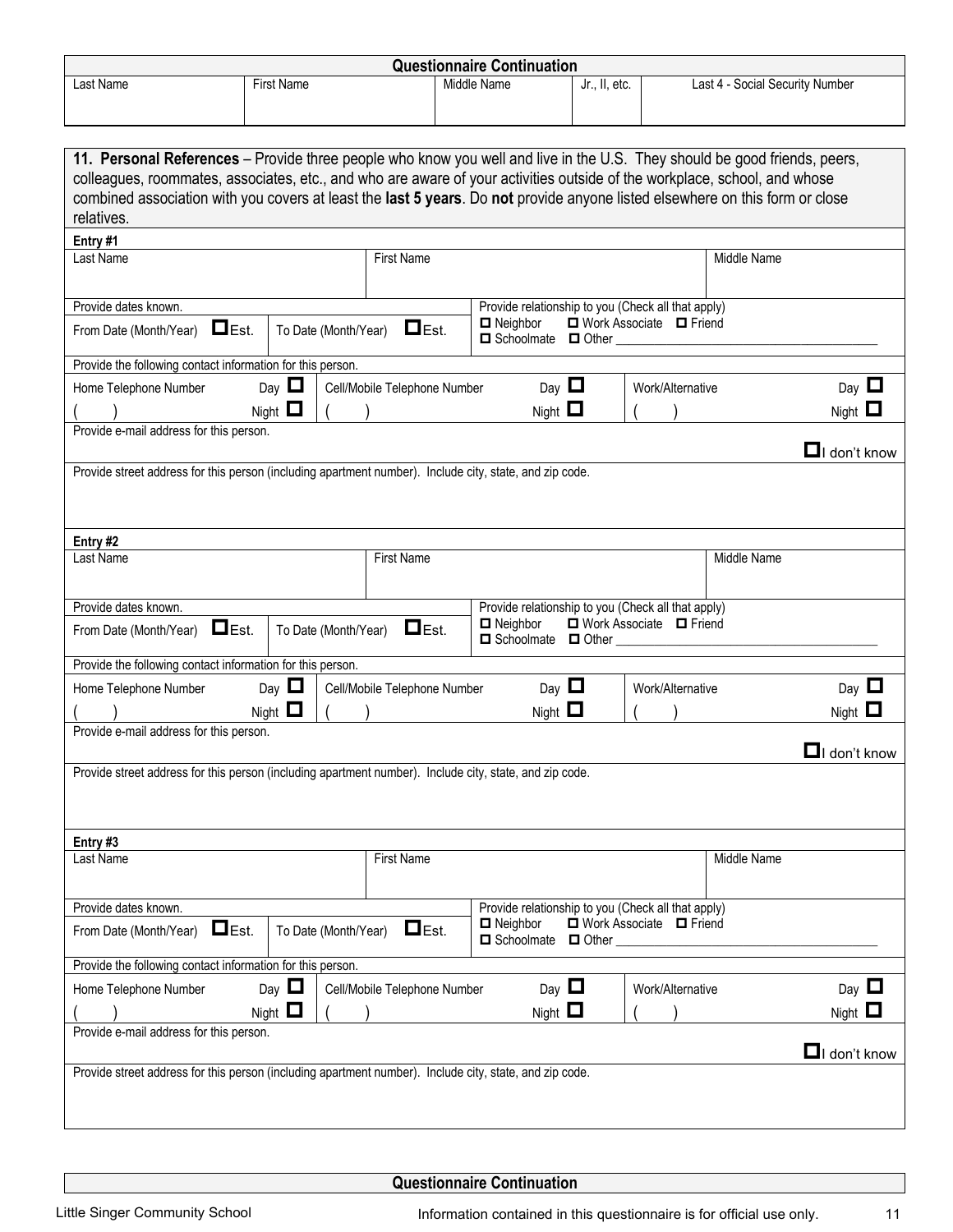| Last Name | <b>First Name</b> | Middle Name | Jr., II, etc. | . .<br>Social Security Number<br>∟ast 4 - ' |
|-----------|-------------------|-------------|---------------|---------------------------------------------|
|           |                   |             |               |                                             |

|                                                                                                                                                                                            | Police Record - For this section, report information regardless of whether you believe the record in your case has been sealed,<br>expunged, or otherwise stricken from the court record or the charge was dismissed. You need not report convictions under the<br>Federal Controlled Substances Act for which the court issued an expungement order under the authority of 21 U.S.C. 844 or 18<br>U.S.C. 3607. Be sure to include all incidents whether occurring in the U.S. or aboard. |  |  |  |              |                                               |  |  |
|--------------------------------------------------------------------------------------------------------------------------------------------------------------------------------------------|-------------------------------------------------------------------------------------------------------------------------------------------------------------------------------------------------------------------------------------------------------------------------------------------------------------------------------------------------------------------------------------------------------------------------------------------------------------------------------------------|--|--|--|--------------|-----------------------------------------------|--|--|
| 12. In the last 5 years have you been arrested by any police officer, sheriff, marshal or any other type of law<br>YES<br>enforcement official including tribal law enforcement officials? |                                                                                                                                                                                                                                                                                                                                                                                                                                                                                           |  |  |  |              | NO<br>$\Box$                                  |  |  |
|                                                                                                                                                                                            | 13. In the last 5 years have you been charged with, convicted of, or sentenced for a crime in any court?<br><b>YES</b><br><b>NO</b><br>(Include all qualifying charges, convictions or sentences in any federal, state, local, military, tribal, or non-U.S.<br>$\Box$<br>court, even if previously listed on this form).                                                                                                                                                                 |  |  |  |              |                                               |  |  |
|                                                                                                                                                                                            | 14. In the last 5 years have you been or are you currently on probation or parole?<br><b>YES</b><br>NO.<br>$\Box$                                                                                                                                                                                                                                                                                                                                                                         |  |  |  |              |                                               |  |  |
| 15. Are you currently on trial or awaiting a trial on criminal charges?<br>YES                                                                                                             |                                                                                                                                                                                                                                                                                                                                                                                                                                                                                           |  |  |  |              | N <sub>O</sub><br>$\mathcal{L}_{\mathcal{A}}$ |  |  |
| If you have responded "Yes" to any of the above questions in this section, explain your answer(s) below providing all requested<br>information.                                            |                                                                                                                                                                                                                                                                                                                                                                                                                                                                                           |  |  |  |              |                                               |  |  |
| Question #                                                                                                                                                                                 | <b>Action Taken</b><br>Month/Year<br>Offense<br>Arresting Law Enforcement /Military Agency                                                                                                                                                                                                                                                                                                                                                                                                |  |  |  | <b>State</b> |                                               |  |  |
|                                                                                                                                                                                            |                                                                                                                                                                                                                                                                                                                                                                                                                                                                                           |  |  |  |              |                                               |  |  |
|                                                                                                                                                                                            |                                                                                                                                                                                                                                                                                                                                                                                                                                                                                           |  |  |  |              |                                               |  |  |

**Police Record -** For this section, each question is asking to respond if any of the following has **EVER** occurred regardless of whether you believe the record in your case has been sealed, expunged, or otherwise stricken from the court record or the charge was dismissed. You need not report convictions under the Federal Controlled Substances Act for which the court issued n expungement order under the authority of 21 U.S.C. 844 or 18 U.S.C. 3607. Be sure to include all incidents whether occurring in the U.S. or aboard.

|                                                                                                                    |                                                                                                                                                 |  |  | 16. Have you EVER been arrested for or charged with a crime involving a child or offenses committed against | <b>YES</b> | NO    |  |  |  |
|--------------------------------------------------------------------------------------------------------------------|-------------------------------------------------------------------------------------------------------------------------------------------------|--|--|-------------------------------------------------------------------------------------------------------------|------------|-------|--|--|--|
| children?                                                                                                          |                                                                                                                                                 |  |  |                                                                                                             |            |       |  |  |  |
|                                                                                                                    |                                                                                                                                                 |  |  |                                                                                                             |            |       |  |  |  |
| 17. Have you EVER been found guilty of, or entered a plea of nolo contendere (no contest) or guilty to, any        |                                                                                                                                                 |  |  |                                                                                                             |            |       |  |  |  |
| felonious offense, or any of two or more misdemeanor offenses under Federal, state, or tribal law involving        |                                                                                                                                                 |  |  |                                                                                                             |            |       |  |  |  |
| crimes of violence; sexual assault, molestation, exploitation, contact or prostitution; or crimes against persons? |                                                                                                                                                 |  |  |                                                                                                             |            |       |  |  |  |
| QUESTION REQUIRED BY 25 UNITED STATES CODE § 3207.                                                                 |                                                                                                                                                 |  |  |                                                                                                             |            |       |  |  |  |
|                                                                                                                    | If you have responded "Yes" to any of the above questions in this section, explain your answer(s) below providing all requested<br>information. |  |  |                                                                                                             |            |       |  |  |  |
| Question #                                                                                                         | Month/Year<br><b>Action Taken</b><br>Arresting Law Enforcement / Military Agency<br>Offense                                                     |  |  |                                                                                                             |            | State |  |  |  |
|                                                                                                                    |                                                                                                                                                 |  |  |                                                                                                             |            |       |  |  |  |
|                                                                                                                    |                                                                                                                                                 |  |  |                                                                                                             |            |       |  |  |  |
|                                                                                                                    |                                                                                                                                                 |  |  |                                                                                                             |            |       |  |  |  |

| <b>Questionnaire Continuation</b> |                   |             |               |                                 |  |  |
|-----------------------------------|-------------------|-------------|---------------|---------------------------------|--|--|
| ∟ast Name                         | <b>First Name</b> | Middle Name | Jr., II, etc. | Last 4 - Social Security Number |  |  |
|                                   |                   |             |               |                                 |  |  |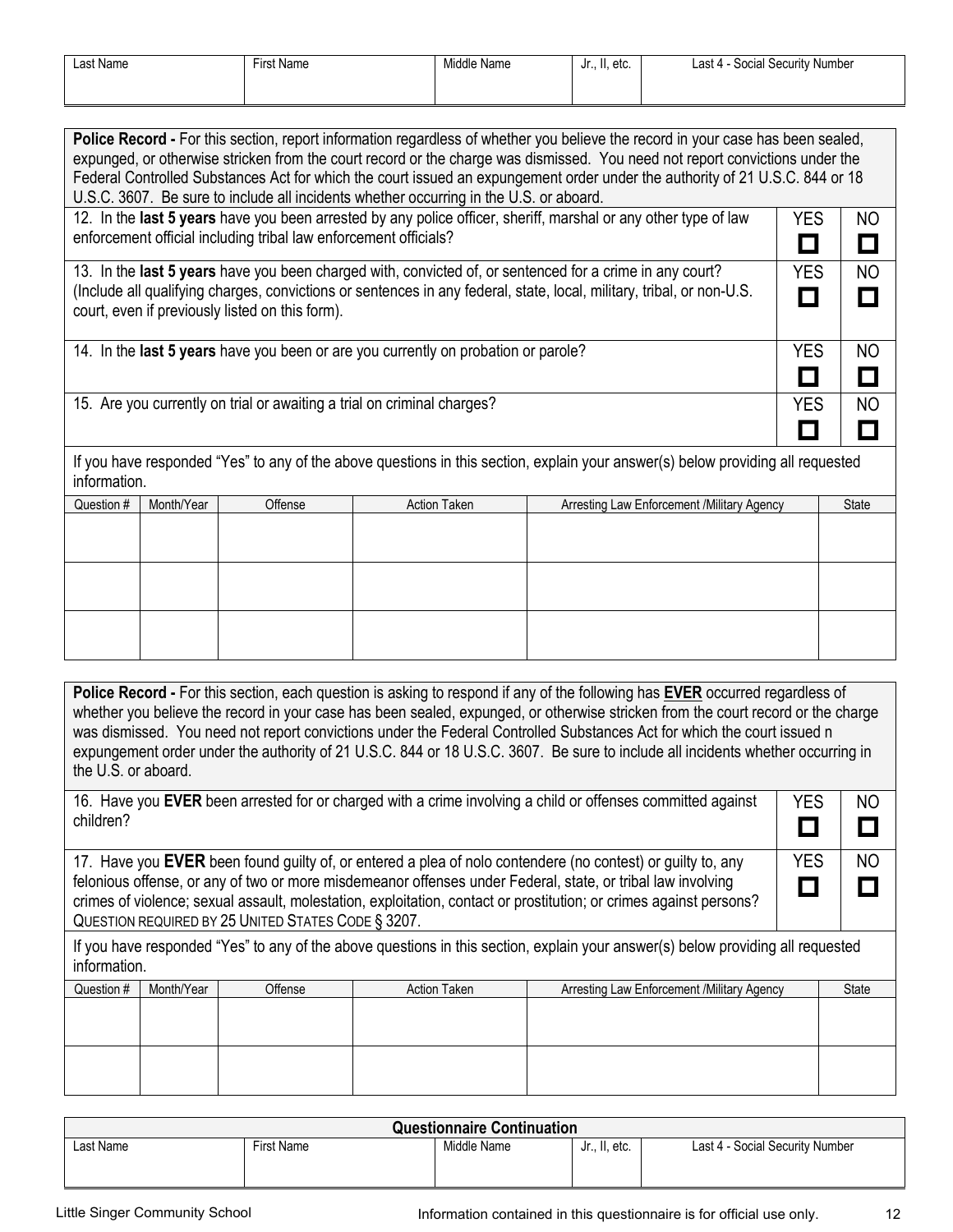| Illegal Use of Drugs and Drug Activity - We note, with reference to this section, that neither your truthful responses or<br>information derived from your responses to this section will be used as evidence against you in a subsequent criminal<br>proceeding. As to this particular section, this applies whether or not you are currently employed by the Little Singer<br>Community School, Inc. The following questions pertain to the illegal use of drugs or controlled substance activity in accordance<br>with federal laws, even though permissible under state laws. |                                                                      |                                  |  |  |  |  |  |
|-----------------------------------------------------------------------------------------------------------------------------------------------------------------------------------------------------------------------------------------------------------------------------------------------------------------------------------------------------------------------------------------------------------------------------------------------------------------------------------------------------------------------------------------------------------------------------------|----------------------------------------------------------------------|----------------------------------|--|--|--|--|--|
| 18. In the last 5 years, have you illegally used any drugs or controlled substance? Use of a drug or controlled<br><b>YES</b><br><b>NO</b><br>substance includes injecting, snorting, inhaling, swallowing, experimenting with or otherwise consuming any<br>О<br>П<br>drug or controlled substances.                                                                                                                                                                                                                                                                             |                                                                      |                                  |  |  |  |  |  |
| 19. In the last 5 years, have you been involved in the illegal purchase, manufacture, trafficking, production,<br><b>YES</b><br><b>NO</b><br>transfer, shipping, receiving, or sale of any drug or controlled substance?<br>П                                                                                                                                                                                                                                                                                                                                                     |                                                                      |                                  |  |  |  |  |  |
| If you responded "Yes" to the above questions in this section, provide the date(s), the type of drug or controlled substance and the<br>number of times used or your involvement. Examples include: THC (marijuana, weed, hashish, etc.); cocaine; crack cocaine;<br>narcotics (opium, morphine, codeine, heroin); stimulants (amphetamines, speed, crystal meth, ecstasy); depressants (barbiturates,<br>methaqualone, tranquilizers); hallucinogenics (LSD, PCP, mushrooms); ketamine (special K, jet); inhalants (toluene, amyl nitrate);<br>steroids (clear, juice) or other. |                                                                      |                                  |  |  |  |  |  |
| Month/Year Month/Year<br>To<br>$\Box$ Est                                                                                                                                                                                                                                                                                                                                                                                                                                                                                                                                         | <b>Controlled Substance Used</b>                                     | Number of Times Used/Involvement |  |  |  |  |  |
| Month/Year Month/Year<br>To<br>$\Box$ Est                                                                                                                                                                                                                                                                                                                                                                                                                                                                                                                                         | <b>Controlled Substance Used</b><br>Number of Times Used/Involvement |                                  |  |  |  |  |  |
| 20. In the last 5 years, have you intentionally engaged in the misuse of prescription drugs, regardless of<br><b>YES</b><br>NO<br>whether or not the drugs were prescribed for you or someone else?                                                                                                                                                                                                                                                                                                                                                                               |                                                                      |                                  |  |  |  |  |  |
| Month/Year Month/Year<br>If you responded "Yes" to the above question in this section, provide the prescription drug that you misused<br>To<br>$\Box$ Est                                                                                                                                                                                                                                                                                                                                                                                                                         |                                                                      |                                  |  |  |  |  |  |
| Provide the reason(s) for and circumstances of the misuse of the prescription drug                                                                                                                                                                                                                                                                                                                                                                                                                                                                                                |                                                                      |                                  |  |  |  |  |  |

**Continuation Space -** Use this space below (or separate blank sheets) to continue answers. If using a separate blank sheet(s) include your name and last four numbers of your social security number at the top of each blank sheet. Before each answer, identify the number of the question/item. To ensure clarity, maintain sequential order of questions and question format.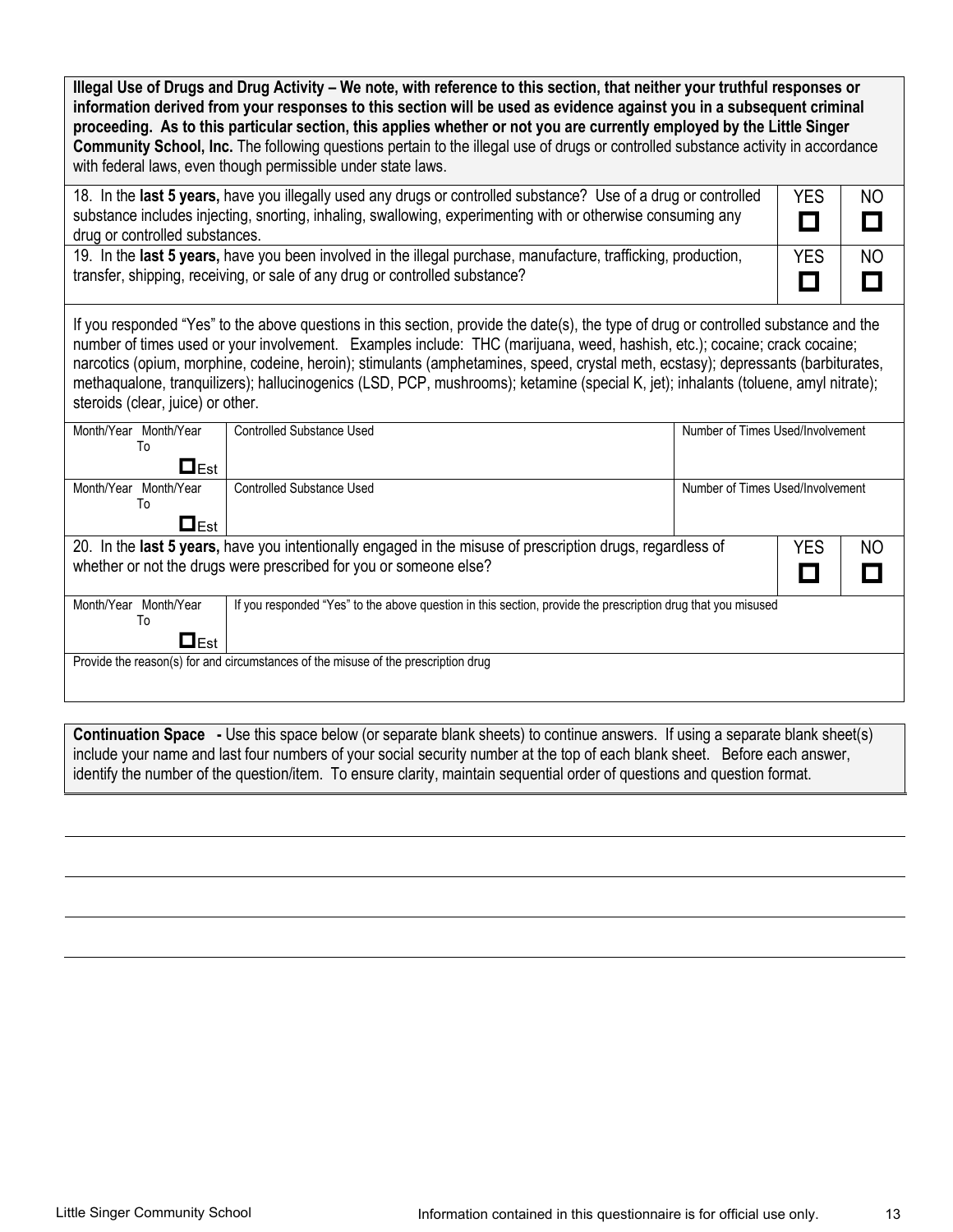| <b>Questionnaire Continuation</b> |                   |             |               |                                 |  |  |
|-----------------------------------|-------------------|-------------|---------------|---------------------------------|--|--|
| Last Name                         | <b>First Name</b> | Middle Name | Jr., II, etc. | Last 4 - Social Security Number |  |  |
|                                   |                   |             |               |                                 |  |  |
|                                   |                   |             |               |                                 |  |  |

It is noted, with reference to this questionnaire, that neither your truthful responses nor information derived from your responses to this questionnaire will be used as evidence against you in a subsequent criminal proceeding.

### **After completion of this form and any attachments you have provided, you should review your answers to all questions to make sure the form is complete and accurate, and then sign and date the following certification and the attached release(s).**

## **Certification**

My statements on this form, and on any attachments to it, are true, complete, and correct to the best of my knowledge and belief and are made in good faith. I have carefully read the foregoing instructions to complete this form. I understand that a knowing and willful false statement on this form can be punished by fine or imprisonment or both (18 U.S.C. 1001 and according to personnel policies and procedures of the Little Singer Community School, Inc. I understand that intentionally withholding, misrepresenting, or falsifying information may have a negative effect on my eligibility for a designated child care position, employment prospects, credentialing, or job status, up to and including denial or revocation of my credentials, or my removal and debarment from employment with the Little Singer Community School, Inc.

I understand my right to obtain a copy of any national criminal history report made available to the Little Singer Community School, Inc., and/or Personnel Security Consultants, Inc., and my rights to challenge the accuracy and completeness of any information contained in the report.

| Signature                                                       | <b>Printed Name</b> | Date (mm/dd/yyyy) |
|-----------------------------------------------------------------|---------------------|-------------------|
| Enter you Social Security Number before going to the next page. |                     |                   |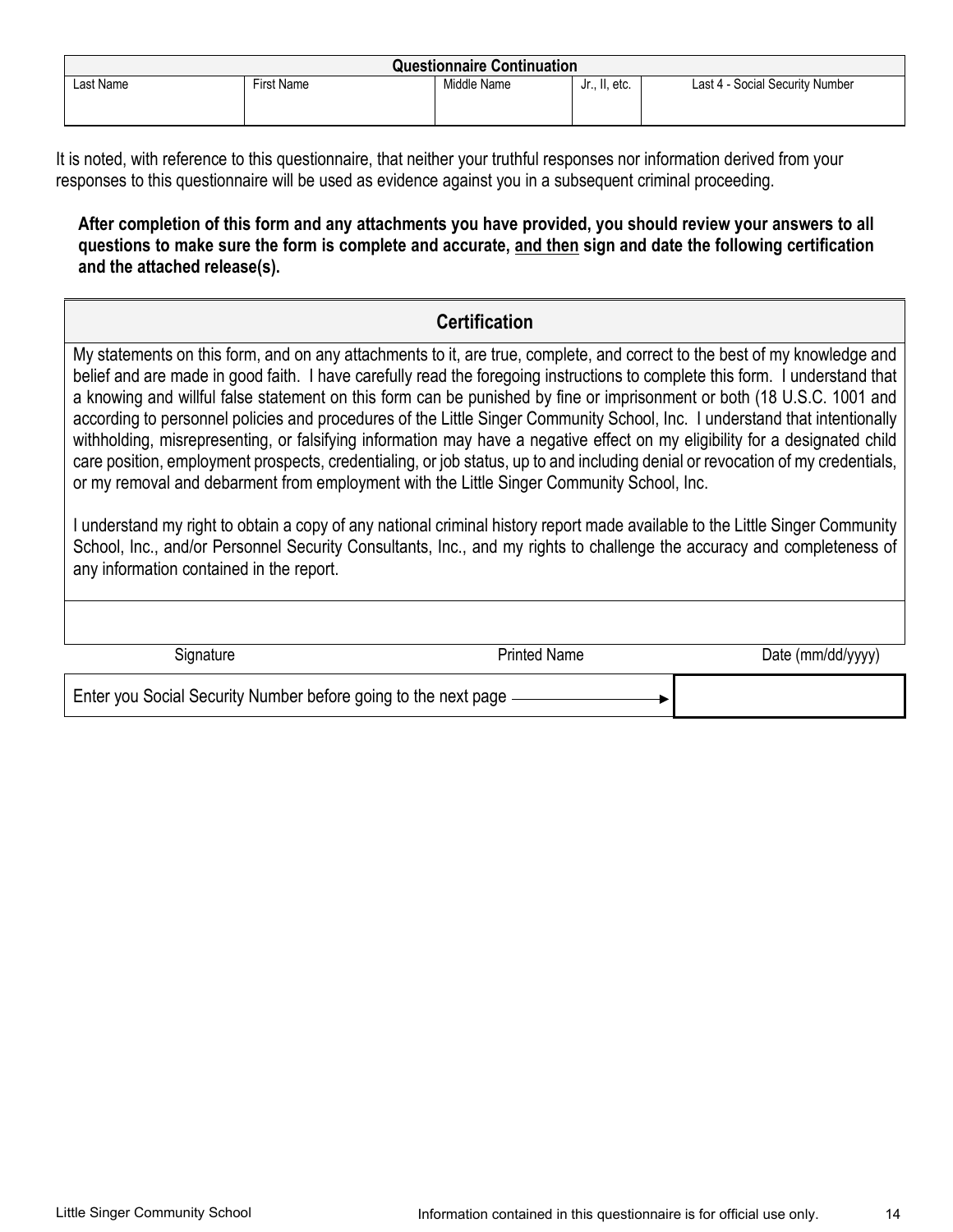## Application Questionnaire for Designated Certified/Non-Certified Positions **Authorization for Release of Information**

Carefully read this authorization to release information about you, then sign and date it in ink.

I Authorize any investigator, special agent, or other duly accredited representative of the agency conducting my background investigation, reinvestigation, or as part of ongoing evaluation for eligibility for a designated child care position, to obtain any information relating to my activities from individuals, schools, residential management agents, employers, criminal justice agencies, consumer reporting agencies, or other sources of information. This information may include, but is not limited to current and historic academic, residential, achievement, performance, attendance, disciplinary, employment, motor vehicle records, national criminal history record information and publicly available social media information. I authorize the Little Singer Community School, Inc., and/or Personnel Security Consultants, Inc., who is conducting my investigation, reinvestigation for the purpose of making a determination of suitability.

I **Understand** that, for these purposes, publicly available social media information includes any electronic social media information that has been published or broadcast for public consumption, is available on request to the public, is accessed on-line to the public, is available to the public by subscription or purchase, or is lawfully accessible to the public. I further understand that this authorization does not require me to provide passwords; log into a private account; or take any action that would disclose non-publicly available social media information.

I **Authorize** the Social Security Administration (SSA) to verify my social security number (to match my name, social security number, and date of birth with information in SSA records and provide the results of the match) to the Little Singer Community School, Inc., and/or Personnel Security Consultants, Inc., who is conducting my investigation for the purposes outlined above. I authorize SSA to provide explanatory information to the Little Singer Community School, Inc., and/or Personnel Security Consultants, Inc., in the event of a discrepancy.

I **Understand** that, for former employers, motor vehicle departments, and other sources of information, separate specific releases may be needed, and I may be contacted for such releases at a later date.

I **Authorize** any investigator, special agent, or other duly accredited representative of the Little Singer Community, Inc., and/or Personnel Security Consultants, Inc., who is conducting my background investigation, to request national criminal record information about me from criminal justice agencies for the purpose of determining my eligibility for assignment to, or retention in a designated position and/or a position working with children. I understand that I may request a copy of such records as may be available to me under the law.

I **Authorize** the custodians of records and other sources of information pertaining to me to release such information upon request of the investigator, special agent, or other duly accredited representative authorized above regardless of any previous agreement to the contrary.

I **Understand** that the information released by record custodians and sources of information is for official use by the Little Singer Community School, Inc., and/or Personnel Security Consultants, Inc., only for the purpose of determining my suitability for employment with the Little Singer Community School, Inc.

Photocopies of this authorization with my signature are valid. The authorization shall remain in effect so long as I occupy a position with Little Singer Community School, Inc.

| Signature (sign in black ink)   | Full name (Type or print legibly) |       |          | Date (mm/dd/yyyy) |
|---------------------------------|-----------------------------------|-------|----------|-------------------|
| Other names used                |                                   |       |          |                   |
| Current street address and city |                                   | State | Zip Code | Telephone number  |

| <b>Questionnaire Continuation</b> |            |                |               |                                 |  |  |  |
|-----------------------------------|------------|----------------|---------------|---------------------------------|--|--|--|
| Last Name                         | First Name | Middle Initial | Jr., II, etc. | Last 4 - Social Security Number |  |  |  |
|                                   |            |                |               |                                 |  |  |  |
|                                   |            |                |               |                                 |  |  |  |